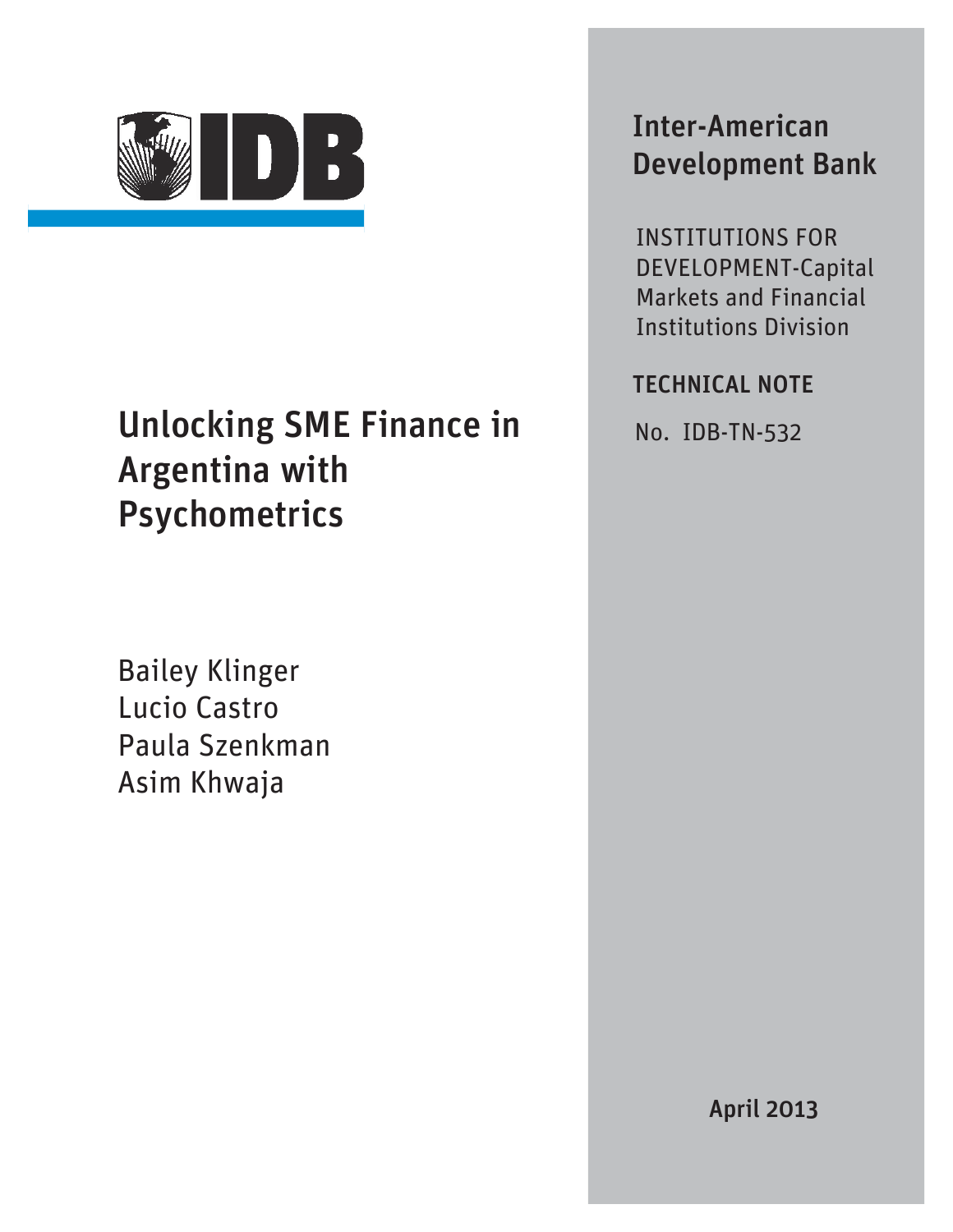# Unlocking SME Finance in Argentina with Psychometrics

Bailey Klinger Lucio Castro Paula Szenkman Asim Khwaja

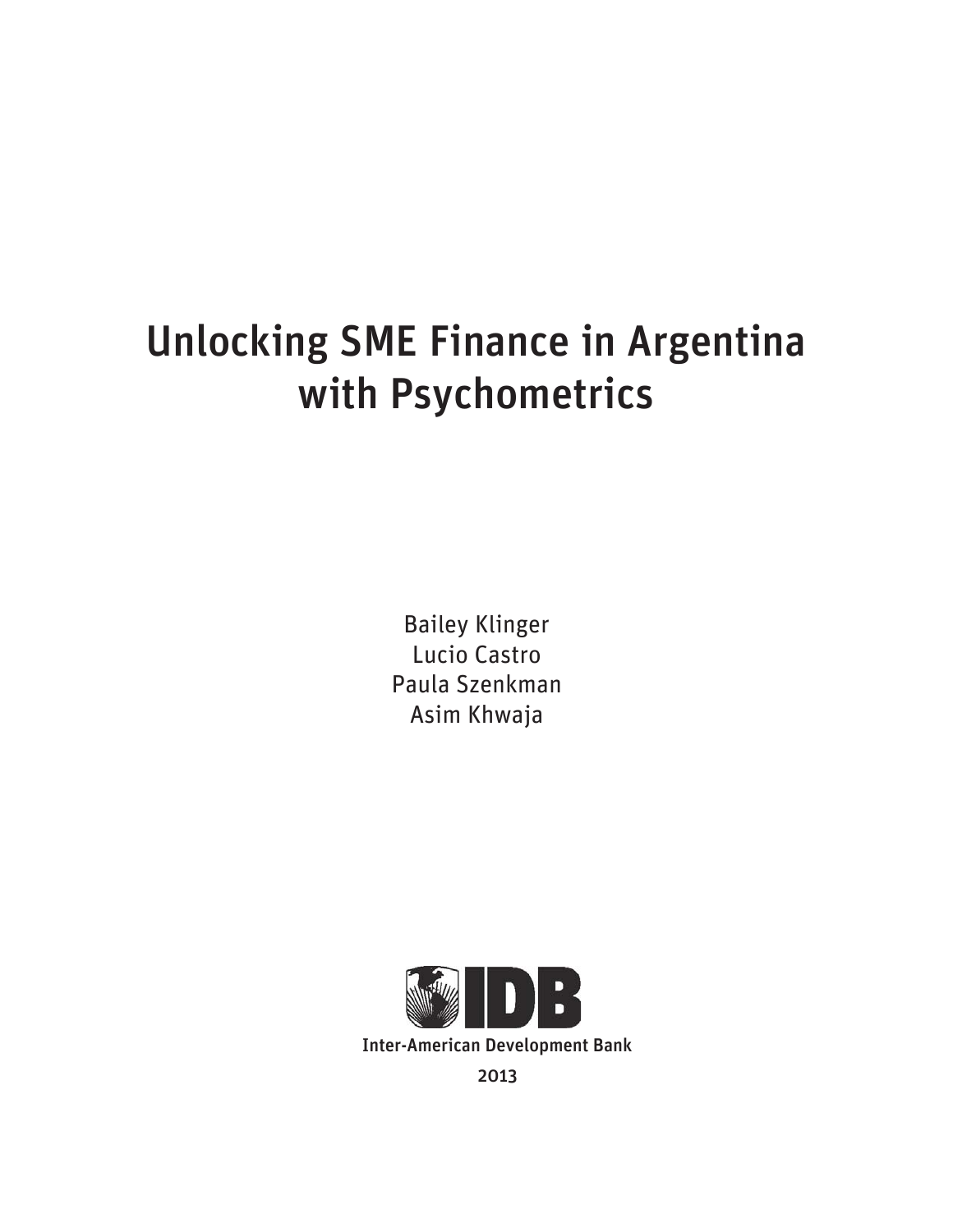Cataloging-in-Publication data provided by the Inter-American Development Bank Felipe Herrera Library

Klinger, Bailey.

Unlocking sme finance in Argentina with psychometrics / Bailey Klinger, Lucio Castro, Paula Szenkman, Asim Khwaja.

p. cm. (IDB Technical Note ; 532)

Includes bibliographical references.

 1. Small business—Finance—Argentina. I. Castro, Lucio. II. Szenkman, Paula. III. Khwaja, Asim. IV. Inter-American Development Bank. Capital Markets and Financial Institutions Division. V. Title. VI. Series.

IDB-TN-532

#### http://www.iadb.org

The opinions expressed in this publication are those of the authors and do not necessarily reflect the views of the Inter-American Development Bank, its Board of Directors, or the countries they represent.

The unauthorized commercial use of Bank documents is prohibited and may be punishable under the Bank's policies and/or applicable laws.

Copyright © 2013 Inter-American Development Bank. All rights reserved; may be freely reproduced for any non-commercial purpose.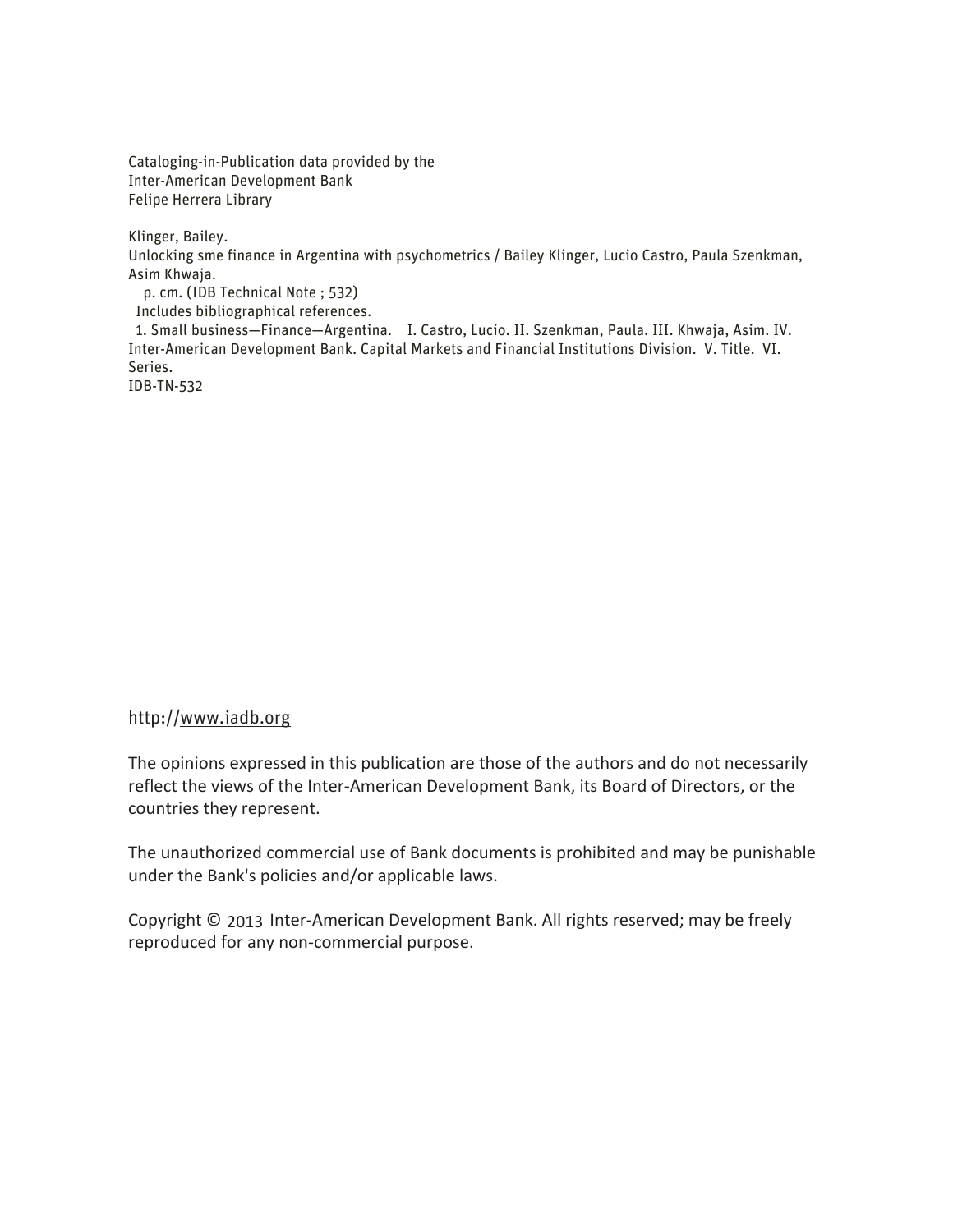#### **Abstract**

Access to finance remains a challenge for Small and Medium Enterprises (SMEs) in Argentina. It is a particularly acute problem among newly created SMEs that have a scant credit record and frequently lack collateral. The authors of this paper carried out a pilot test of an innovative psychometric tool aimed at evaluating credit risk among SME clients of Banco Ciudad de Buenos Aires (BCBA), one of the top three public banks of Argentina. SME responses were compared to their historical repayment records to determine if psychometric-based credit scoring models could help ameliorate the constraints to SME finance. A scorecard based on that information and built using international data results in a Gini coefficient between 20 percent and 40 percent: those SMEs rejected by the psychometricbased scorecard with this Gini coefficient have a probability of defaulting that is three to four times greater than those accepted. Along with other policies to reduce information asymmetry in SME lending, such a tool could help relieve constraints to SME finance in Argentina.

**Keywords:** SME, credit, risk, scoring, Argentina, Peru, bank, finance, psychometrics **JEL Codes:** N26, G21, G32, H32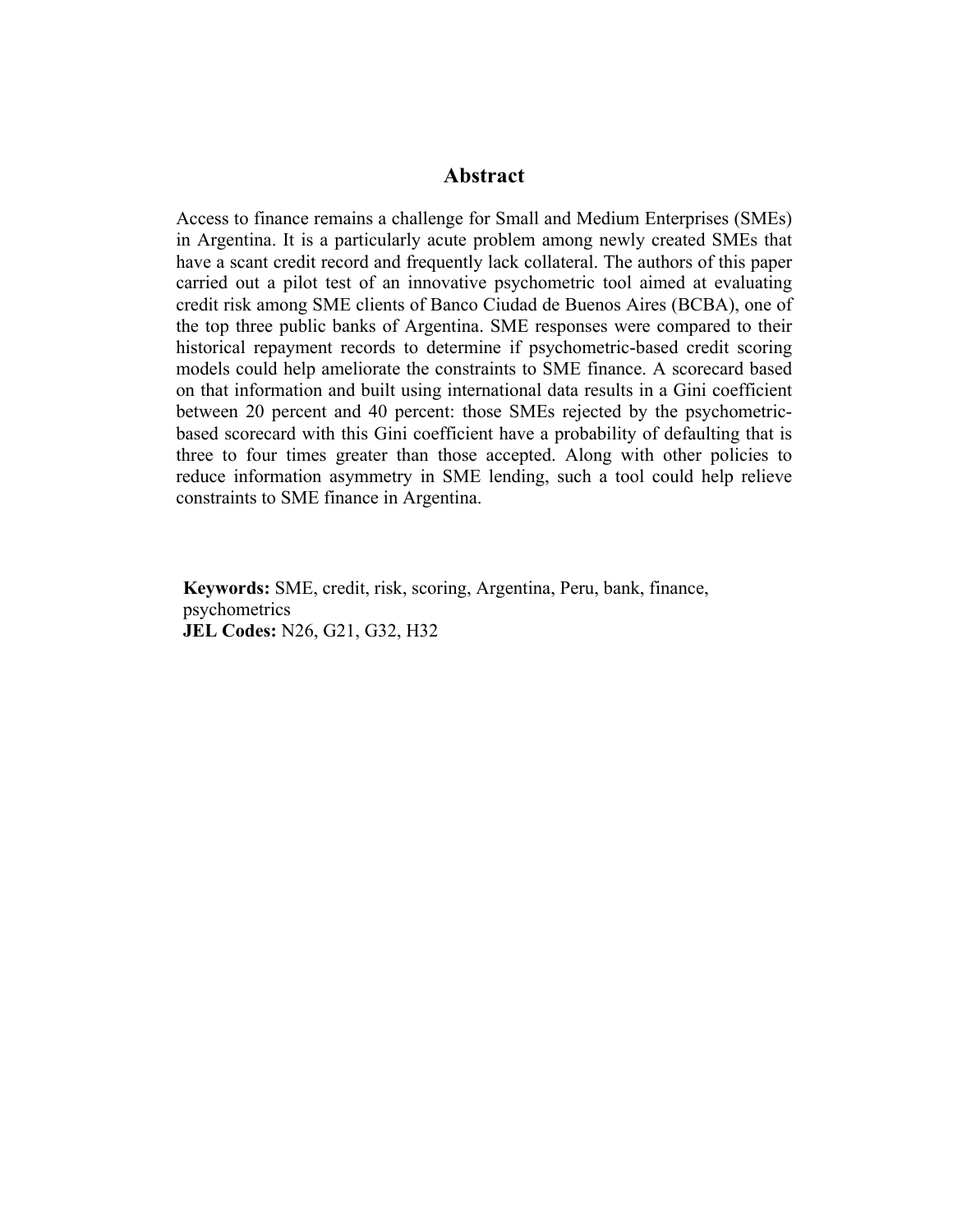## **Table of Contents**

| 1. Introduction |    |
|-----------------|----|
|                 |    |
|                 |    |
|                 |    |
|                 |    |
|                 |    |
|                 |    |
|                 |    |
|                 |    |
|                 |    |
|                 |    |
|                 |    |
|                 |    |
|                 |    |
|                 | 22 |
|                 | 28 |
|                 | 29 |
|                 | 31 |

## **Figures and Tables**

| Figure 3. Percent of Firms Identifying Access to Finance as a Major Constraint, 2010  6 |  |
|-----------------------------------------------------------------------------------------|--|
| Figure 4. Firms Using Bank Loans to Finance Investment by Size (percent), 2010          |  |
|                                                                                         |  |
|                                                                                         |  |
|                                                                                         |  |
|                                                                                         |  |
|                                                                                         |  |
|                                                                                         |  |
|                                                                                         |  |
|                                                                                         |  |
|                                                                                         |  |
|                                                                                         |  |
|                                                                                         |  |
|                                                                                         |  |
| Table 1. Cross-Country Summary Statistics for Participating Firms in EFL Pilots  17     |  |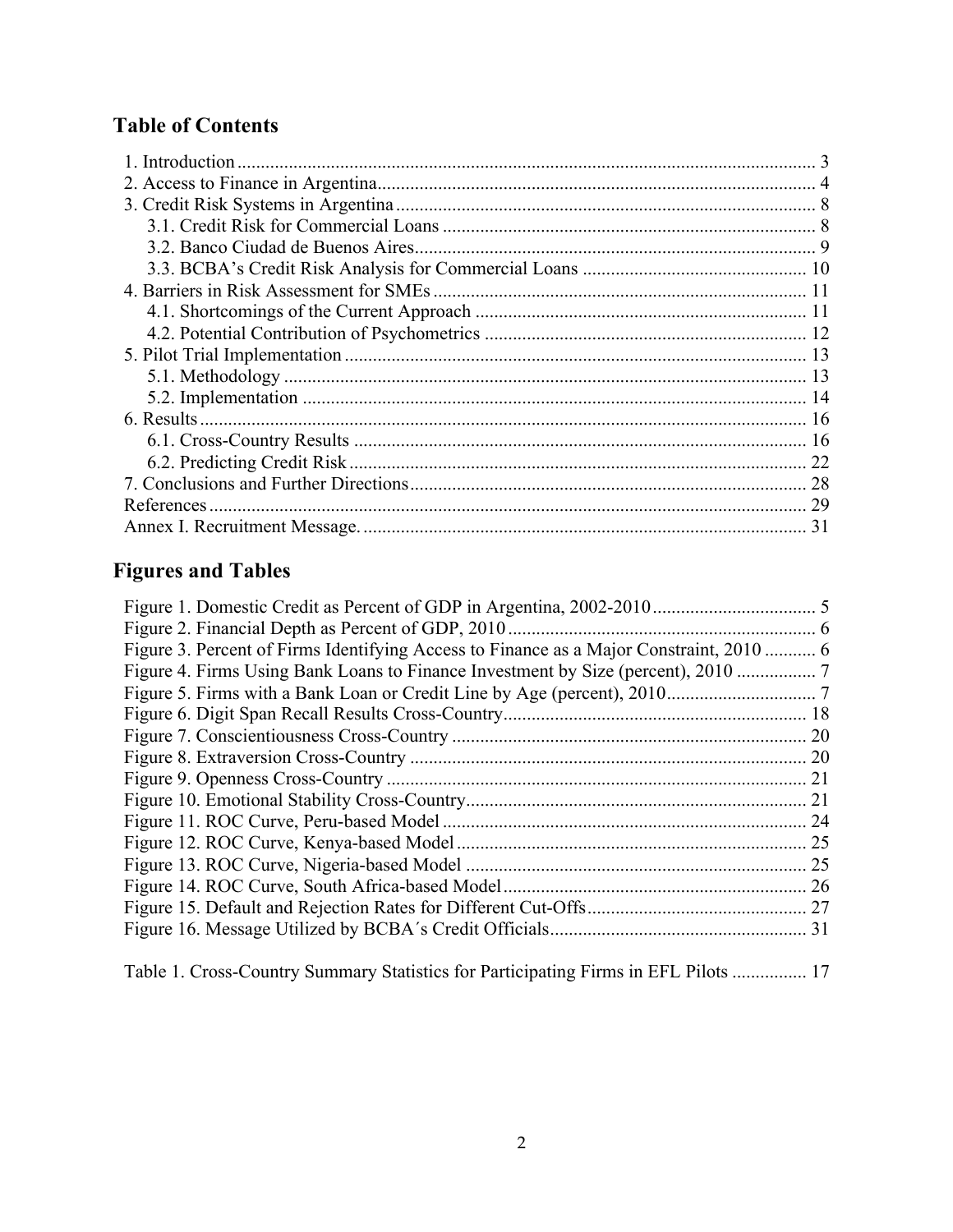#### **1. Introduction**

Access to formal finance remains a challenge for the majority of the Small and Medium Enterprises (SMEs) of Argentina. According to the World Bank's 2010 Enterprise Survey (WBES), only one-third of Argentina's SMEs have access to banking services and use formal credit to fund their investments. Restricted access to finance is particularly acute among newly created SMEs, which tend to have a scant credit record and frequently lack collateral. Recurrent financial and currency crises coupled with historically high inflation rates have notoriously hindered the development of long-term financing in Argentina, particularly for SMEs.

As a response to this situation, the Center for the Implementation of Public Policies for Growth and Equity (CIPPEC), a public policy think tank based in Buenos Aires, and Entrepreneurial Finance Lab (EFL), a financial firm nurtured in Harvard University, launched a pilot test of an innovative tool in January 2012, with the support of the Better Conditions for Productivity (MAP) fund of the Inter-American Development Bank (IDB). This tool is aimed at evaluating credit risk among SME clients of Banco Ciudad de Buenos Aires (BCBA), one of the top three public financial institutions in Argentina.

Between May 2011 and February 2012, CIPPEC tested 255 SME clients with a collection of psychometric assessments; clients were randomly selected from a sample of 1,000 SMEs that had applied for a loan from BCBA and had been approved by the bank's screening and scoring system. To determine whether credit scoring models, including psychometric data, could help ameliorate the constraints to SME finance in Argentina, each SME owner's responses to the application were compared to that SME's repayment history with BCBA.

The results of this analysis were consistent with past studies showing that average responses to psychometric-based questions differ in Argentina, compared with other countries. However, the psychometric application's key indicators that have been statistically related to default in other countries remain so in Argentina. A scorecard based on these questions and built using international data produced a Gini coefficient between 20 and 40 percent in the BCBA data.

This is powerful risk separation: SMEs that are rejected by a psychometric-based scorecard with this Gini coefficient are three to four times more likely to default than those accepted. Such information would give banks such as BCBA greater confidence in the SMEs it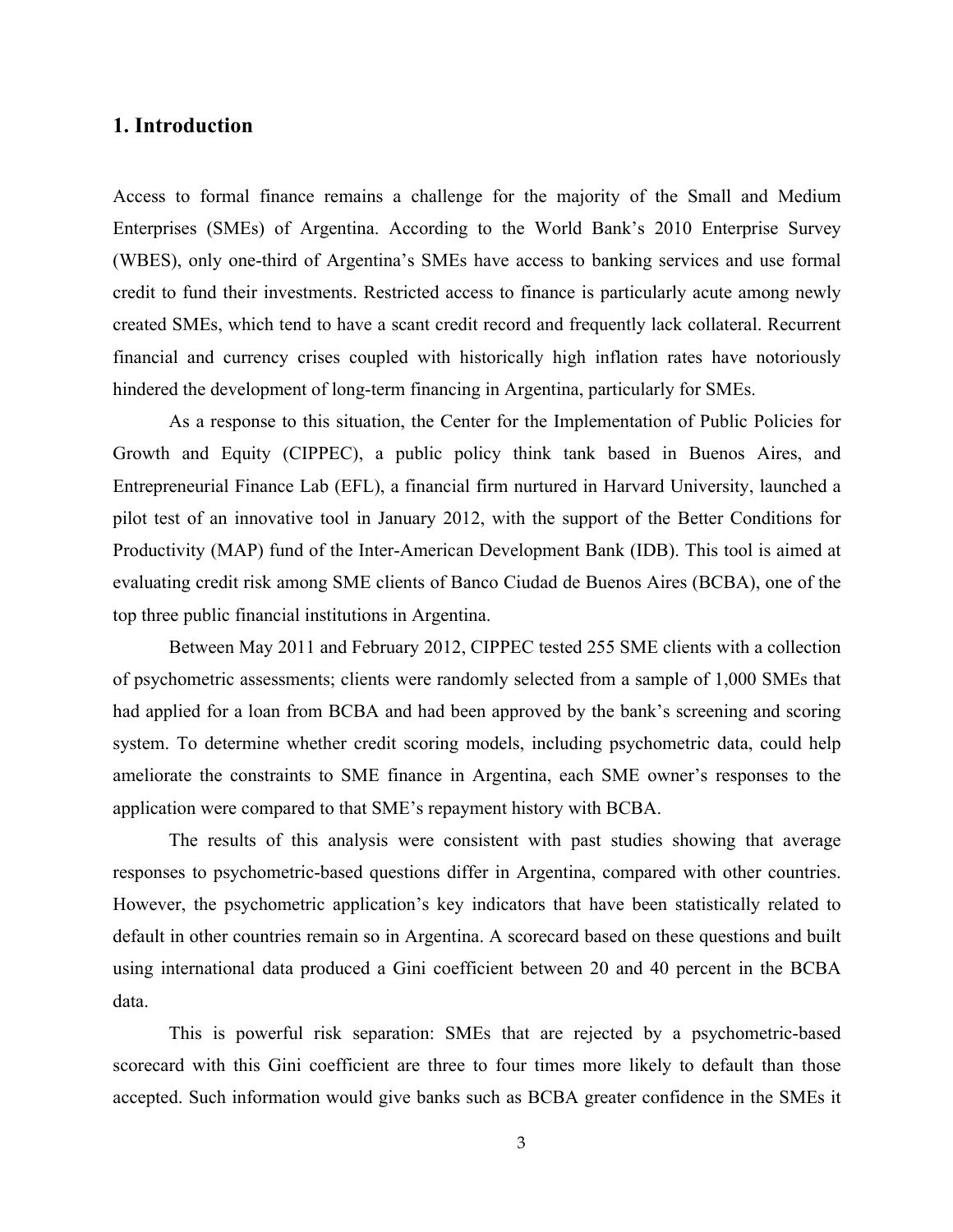lends to, and would allow SMEs that previously could not provide sufficient reliable information to control risk to be considered for loans. Along with other policies to reduce information asymmetry in SME lending, such a tool could help relieve the constraints to SME finance in Argentina, thus stimulating economic growth.

This paper is structured as follows. Section 1 describes the characteristics of Argentina's financial system, with particular attention to constraints that SMEs experience in accessing formal finance. Section 2 analyzes existing credit risk systems for commercial loans in Argentina and provides a glimpse of BCBA's recent history and performance, as well as a brief description of its analysis systems for lending to private companies. Section 3 describes some common challenges to SME risk analysis in Argentina and other developing countries and proposes a solution: applying psychometric tools to evaluate potential credit performance of SMEs. Section 4 provides a short description of the pilot trial of a psychometric tool developed by EFL involving a representative sample of BCBA's SME clients. Section 5 concludes by presenting the main results and policy recommendations of this pilot.

#### **2. Access to Finance in Argentina**

Despite achieving rapid and sustained economic growth in the aftermath of the 2002 crisis, Argentina remains a relatively small and underdeveloped financial market. Over the last decade, robust domestic investment and consumption have not been accompanied by a parallel expansion in domestic credit as a percentage of GDP (Figure 1).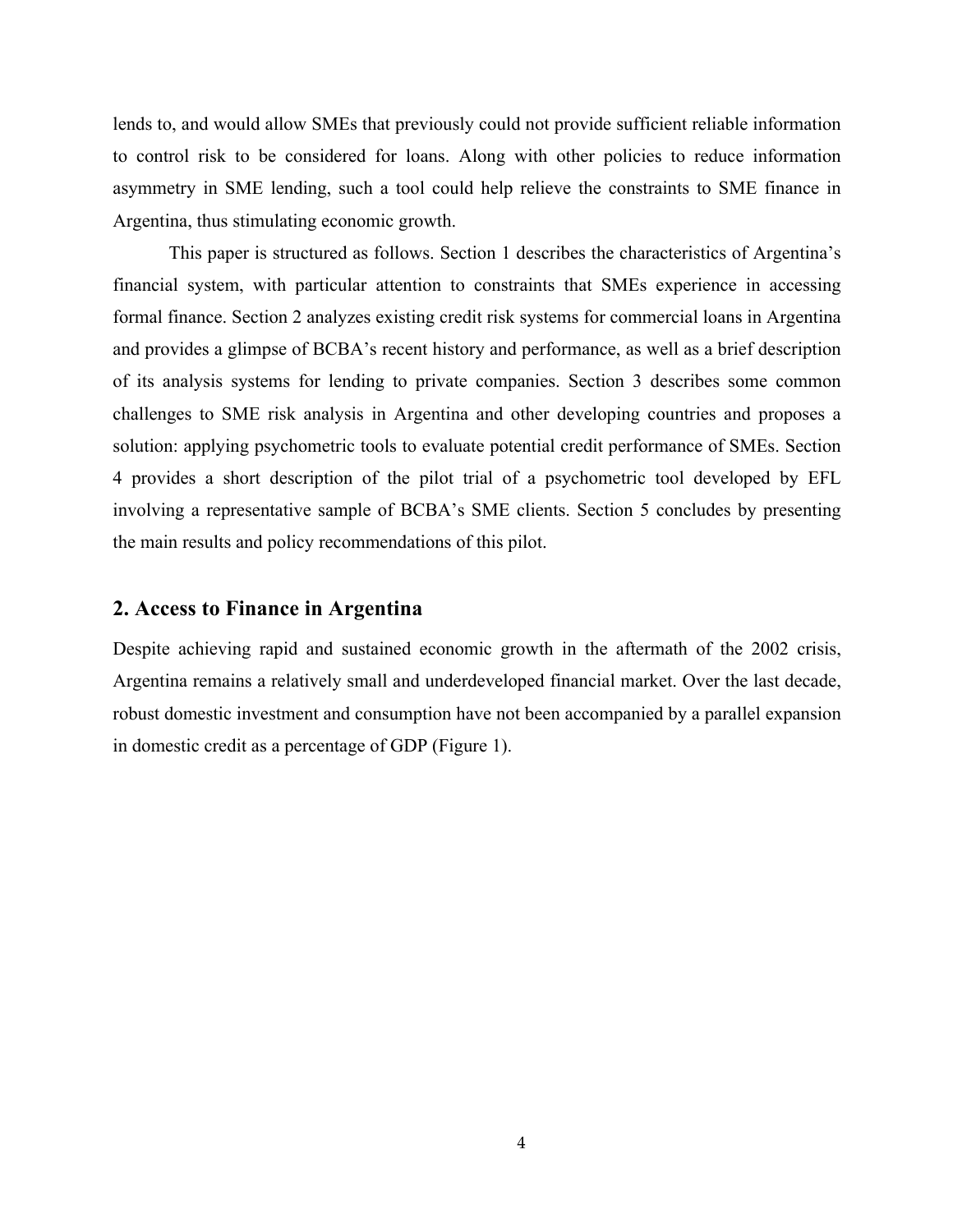**Figure 1. Domestic Credit as Percent of GDP in Argentina, 2002–10**



Source: Authors' calculations based on WDI (2012).

The sluggish development of Argentina's financial system is largely a result of the twin financial and currency crises suffered in 2002. Other contributing factors involve the country's difficulties to entice foreign investment (partly as a result of the still unresolved 2002 external debt default), the negative effects of double-digit inflation rates on financial intermediation, and the imposition of distortive taxes on financial transactions, and, more recently, on capital and exchange-rate controls (Castro, 2010).

Accordingly, financial depth in Argentina, measured by domestic credit as percent of GDP, is less than half that of the rest of the Latin American region (30 percent versus 65 percent), three times less than the depth of economies with a similar income per capita, and much less than that of the OECD and East Asia and Pacific (Figure 2). In turn, bank deposits from the private sector stand at 17 percent of GDP and most deposits are short term and denominated in local currency (EIU, 2010).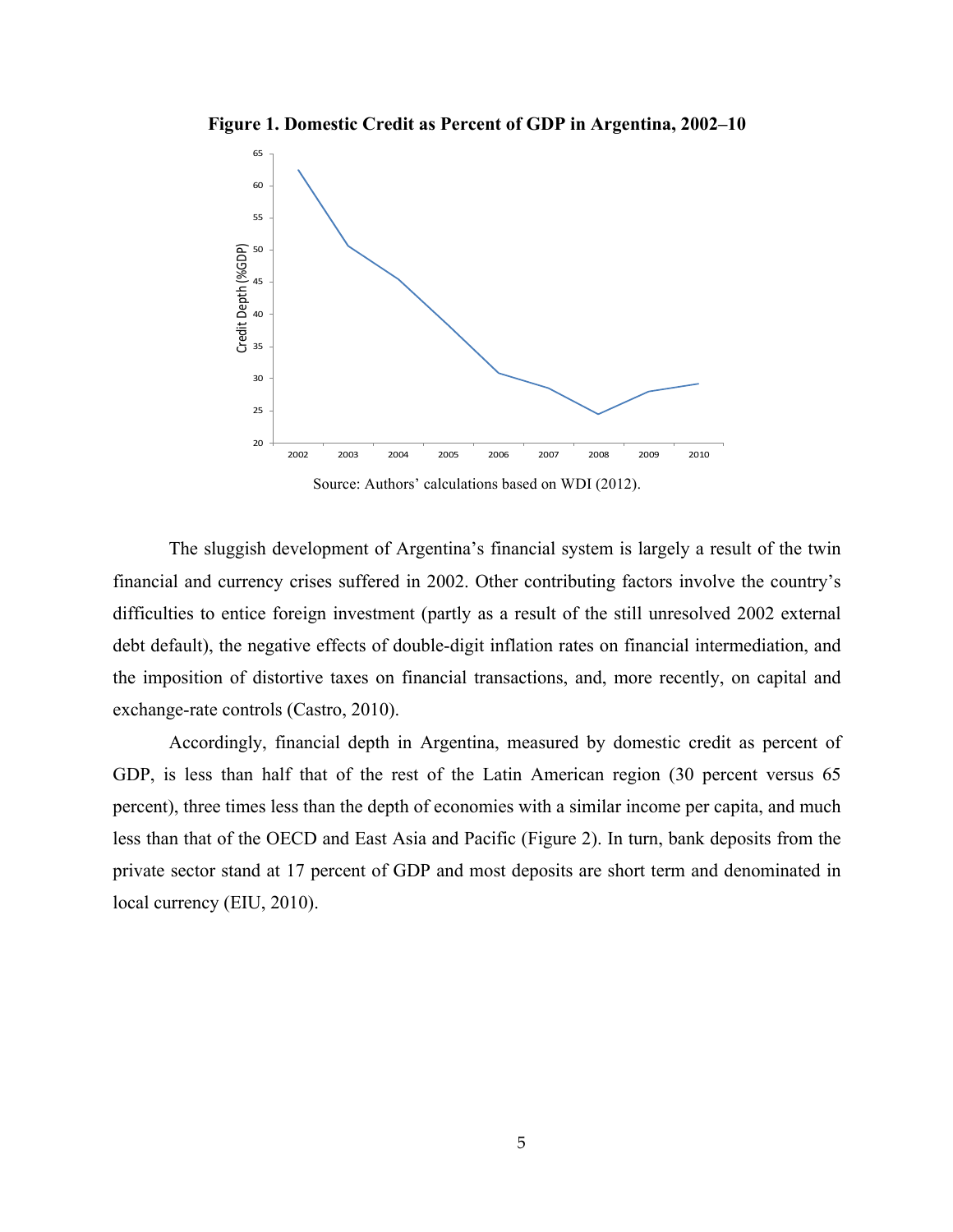

**Figure 2. Financial Depth as Percentage of GDP, 2010**

Source: Authors' calculations based on WDI (2012).

Access to banking finance and use of it is particularly low among SMEs. While fewer than 30 percent of the largest companies point to such access as a major constraint to investment, 40 percent of SMEs identify financing as one of their most serious obstacles (Figure 3).

**Figure 3. Percentage of Firms Identifying Access to Finance as a Major Constraint, 2010**



Source: Authors' calculations based on WBES (2010).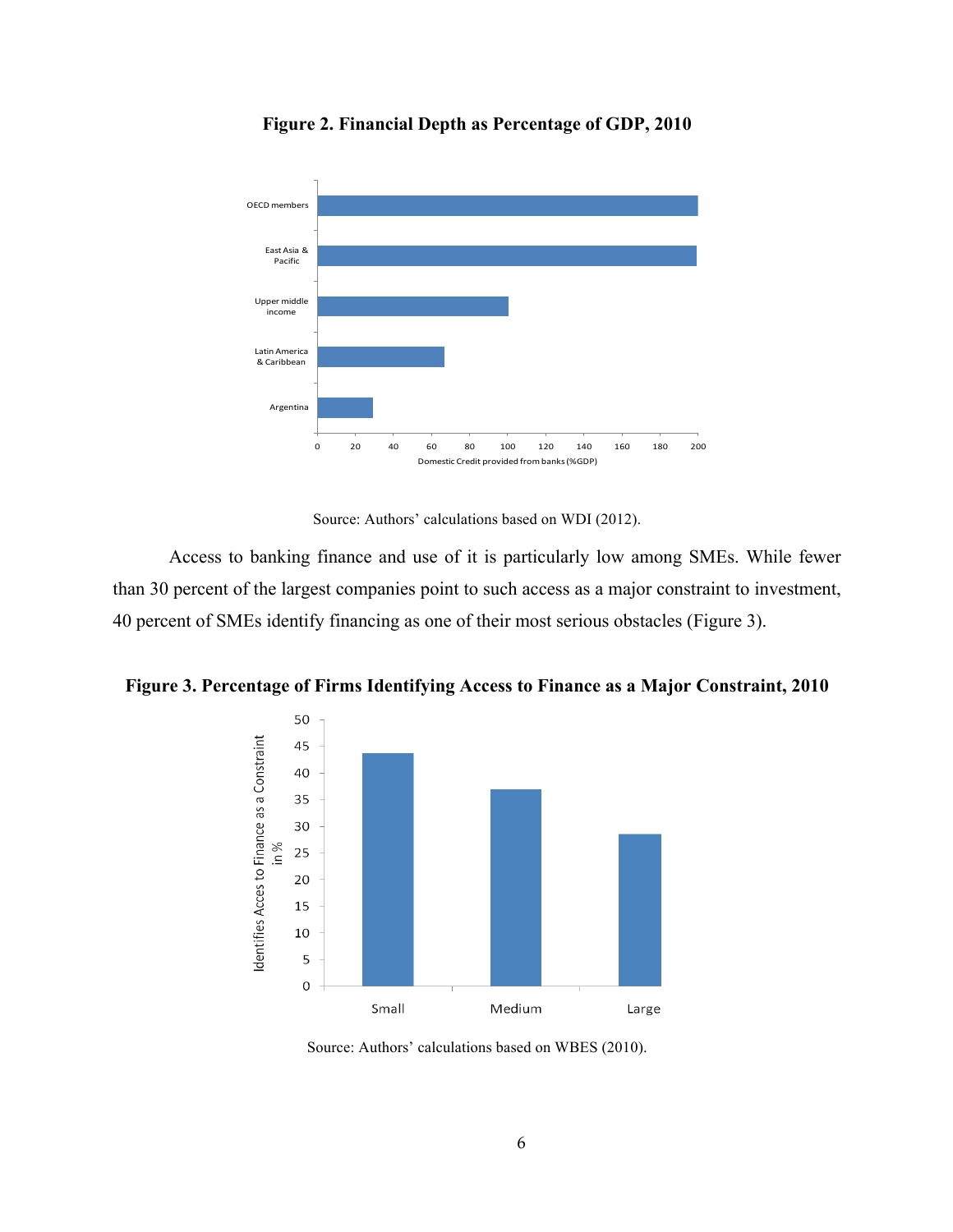Figure 4 shows that, while half of the large firms draw on some form of banking finance, only 25 to 35 percent of SMEs use formal loans. Hence, for SMEs, internal funds account for two-thirds of investment financing.



**Figure 4. Firms by Size Using Bank Loans to Finance Investment, 2010** *(in percent)*

Restricted access to finance is particularly severe among newly created firms. Figure 5 indicates that while 60 percent of companies with 10 or more years have a loan or a credit line, only 30 percent of enterprises with a year or less are able to obtain formal financing.



**Figure 5. Firms with a Bank Loan or Credit Line by Age, 2010**

Source: Authors' calculations based on WBES (2010).

Source: Authors' calculations based on WBES (2010).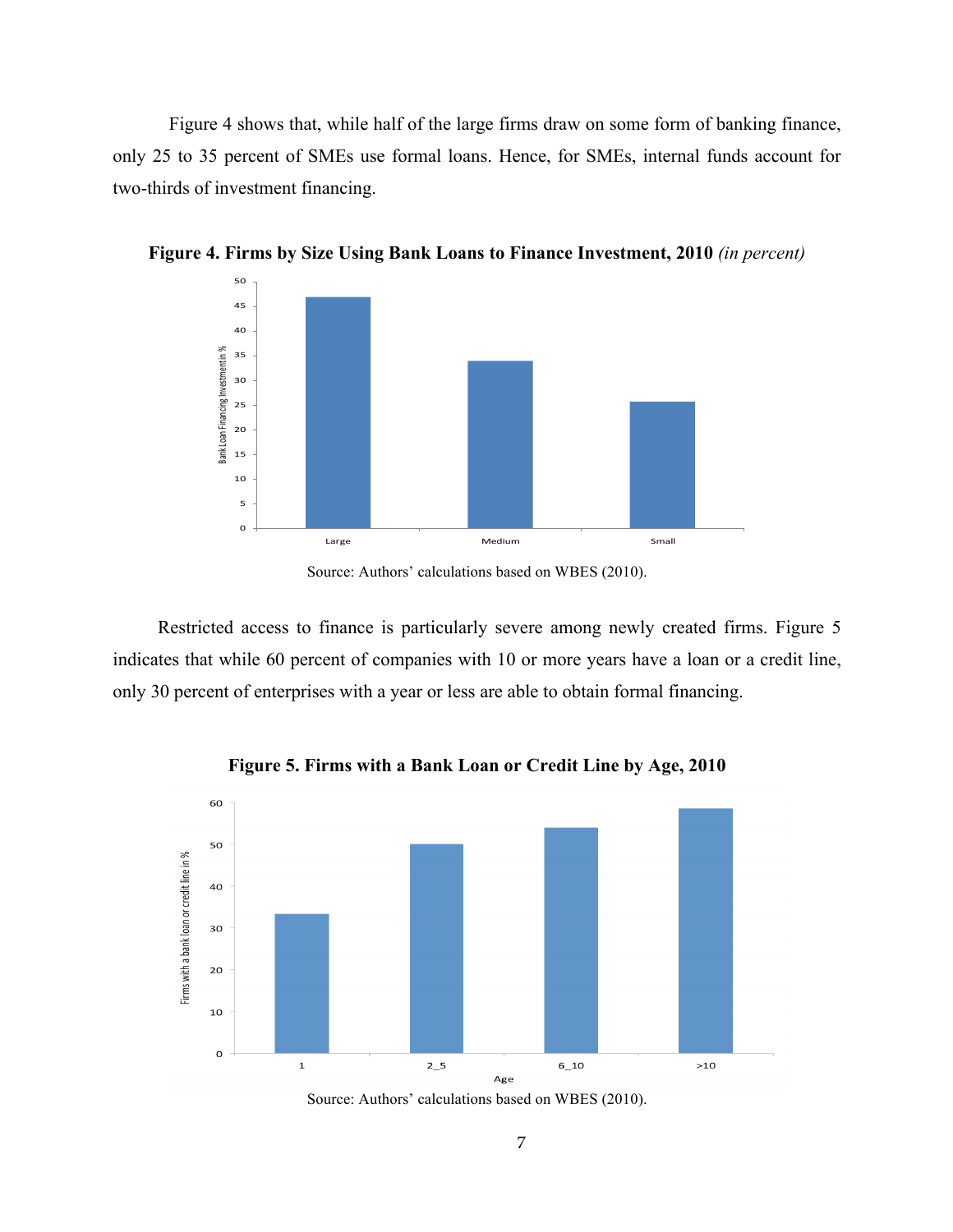Two recent nationwide firm-level surveys have shown that the most significant impediments for use of banking finance among private companies, particularly SMEs, relate to macroeconomic uncertainty, tax changes, the regulatory framework, and high financial costs (OPyME, 2009; BCRA, 2010a). Furthermore, distribution of credit to the private corporate sector exhibits a high territorial concentration. For instance, in the Autonomous City of Buenos Aires (or CABA, according to its Spanish acronym) 43 percent of all lending goes to private companies. The surrounding Pampeana and Centro regions represent an additional 43 percent of total loans granted to private enterprises (BCRA, 2010b).

#### **3. Credit Risk Systems in Argentina**

This section presents an overview of regulation, overseeing, and functioning of credit risk systems for commercial loans in Argentina. In addition, a brief description of BCBA's recent history and performance is given, along with an abridged depiction of BCBA's credit risk assessments for loans to private companies.

#### **3.1. Credit Risk for Commercial Loans**

The Central Bank of the Argentine Republic (BCRA) oversees regulation and operation of Argentina's financial sector. The BCRA establishes guidelines for classifying debtors considering their credit quality and compliance with commitments. These guidelines lead to the classification of commercial loans into five main categories: normal, special follow-up, substandard, high insolvency risk, and unrecoverable (BCRA, 2010a).

Evaluating commercial loans usually involves considering liquidity, financial structure, payment behavior, governance and management standards, information technology systems, outlook for the borrower firm's main activity sector, the firm's legal status, and the existence of refinancing procedures or write-offs. To facilitate lending to SMEs, the BCRA establishes that commercial loans under 750,000 Argentine pesos (about US\$190,000 dollars at the official exchange rate<sup>1</sup>) can be classified, at the lender's option, using the more flexible parameters

 $\overline{a}$ 

<sup>1</sup>Reference exchange rate: 3,946. September 2010.

http://www.bcra.gov.ar/estadis/es010100.asp?descri=19&fecha=Fecha\_Ref&campo=Tip\_Camb\_Ref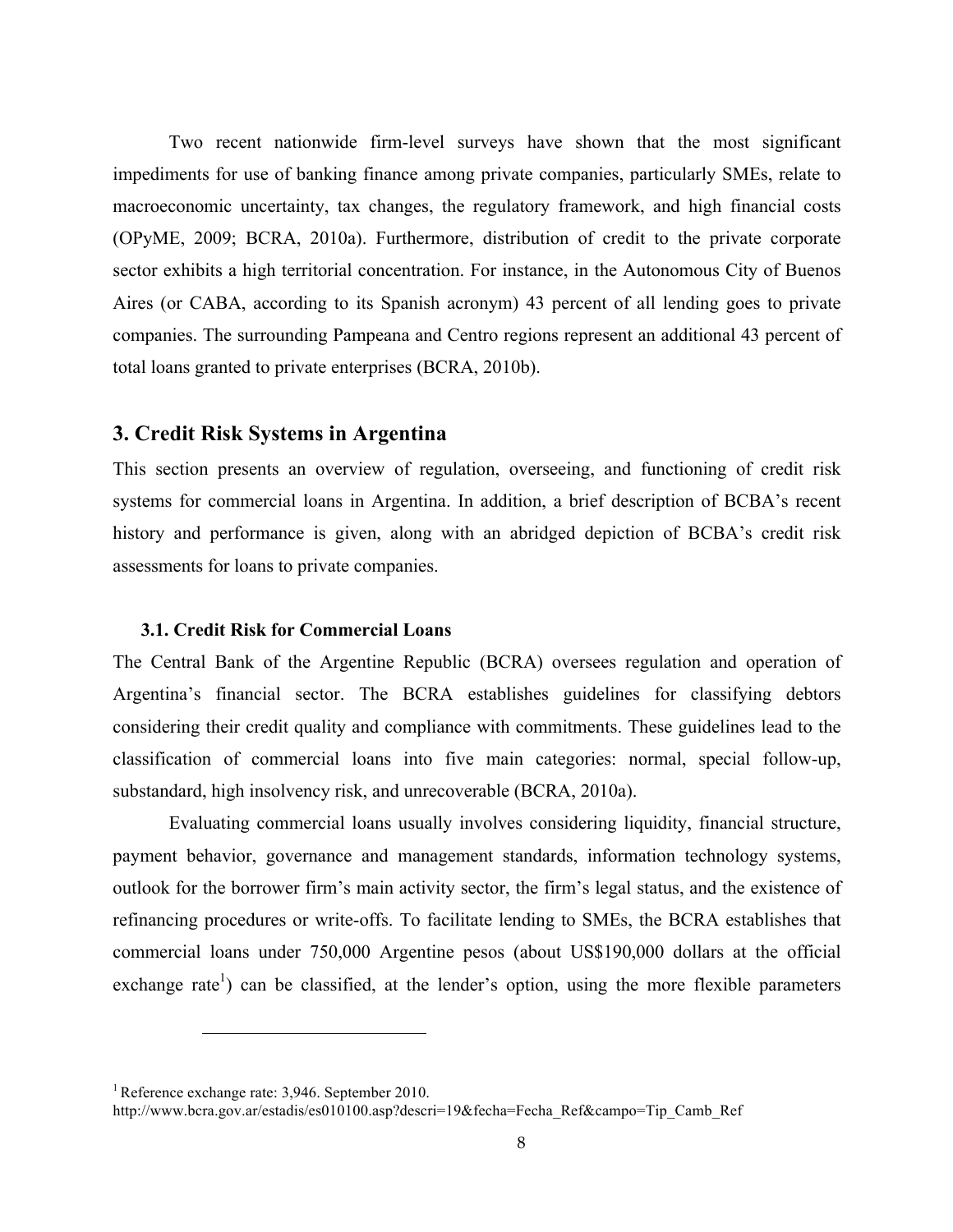employed for consumption loans. The BCRA's top authorities must approve ratings of borrowers with amounts exceeding 2.5 percent of the bank's regulatory capital (Bleger, 2011).

The BCRA also requires commercial banks to keep a record of each credit application, along with basic information for the applicant company (e.g., balance sheet, business plan, and other financial data). Commercial banks also must set up a permanent payment and compliance monitoring system.<sup>2</sup>

Argentine banks employ different credit risk methods, which can be automatic, semiautomatic, or manual. Some banking institutions utilize econometric techniques to estimate credit scores and default probabilities. Other financial institutions employ risk matrices based on companies' financial information, while the rest rely on the analysis of credit officials based on simple rules of thumb to determine whether to approve a loan.

The BCRA also requires that commercial banks keep records of each credit application, including basic information for the applicant company (e.g., balance sheet, business plan, and other financial data). Commercial banks also must set up a permanent payment and compliance monitoring system.<sup>3</sup>

#### **3.2. Banco Ciudad de Buenos Aires**

BCBA is a large state-run bank in Buenos Aires, Argentina. It is a semi-autonomous financial institution of the Government of the CABA. Founded in 1878, BCBA has 23 branches scattered across the CABA, the adjoining Greater Buenos Aires, and the city of La Plata.

In 2007, BCBA was suffering severe financial losses. The share of nonperforming loans had reached a historical peak after the financial and currency crises of 2002; BCBA was not even among Argentina's top 20 financial institutions. Early in 2008, Federico Sturzenegger, a renowned local academic, was appointed BCBA's executive chairman by the CABA government. He launched a series of radical reforms aimed at improving the bank's profitability and efficiency (Musacchio et al, 2011).

Largely as a result of these efforts, BCBA is now Argentina's ninth largest bank and the city's third largest public bank, as measured by total deposits, total loans, and net assets as of

 $\overline{a}$ 

 $\frac{2}{3}$  http://www.bcra.gov.ar/pdfs/texord/t-cladeu.pdf<br> $\frac{3}{1}$  Ibid.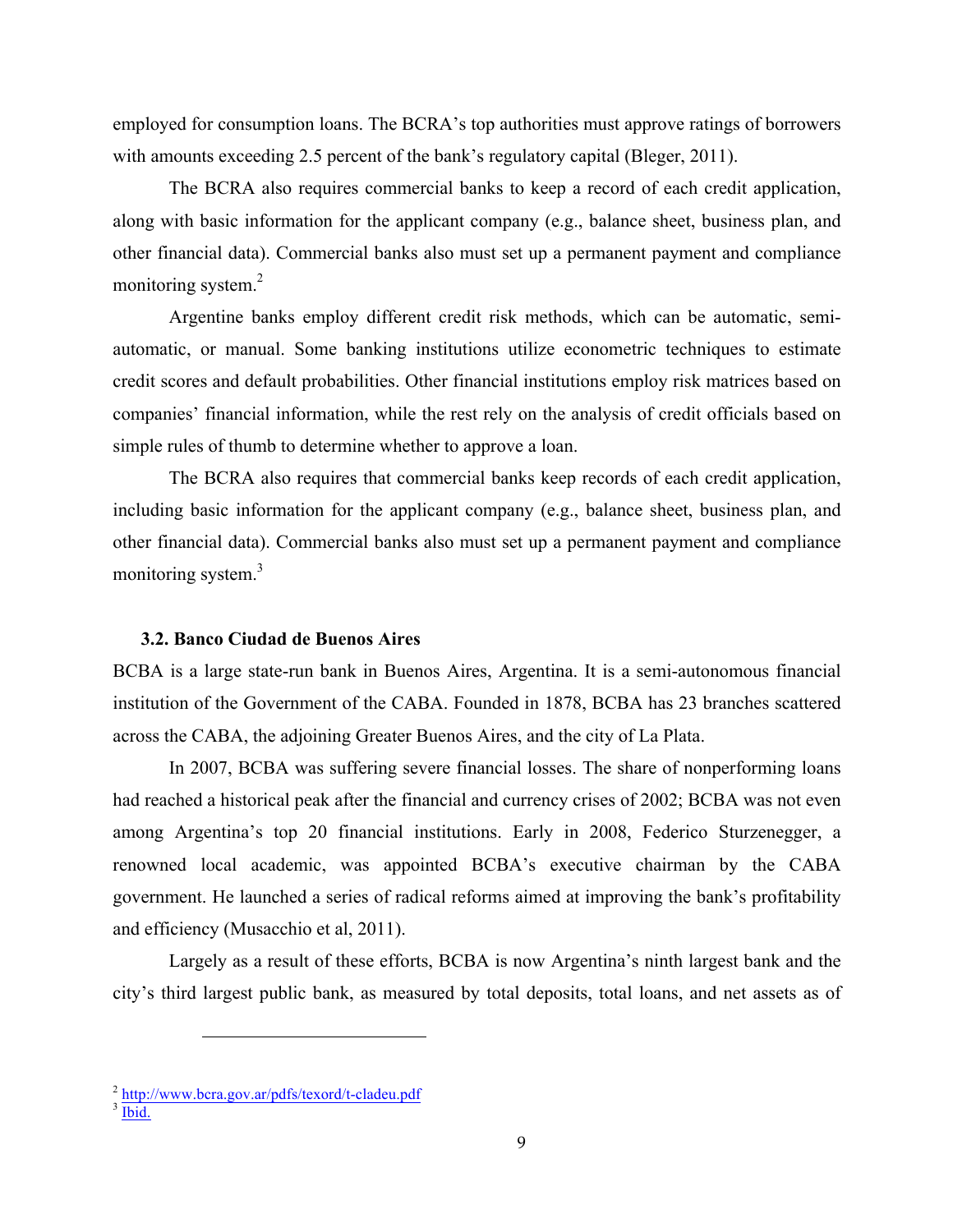December 2011. The proportion of nonperforming loans in total lending is at a minimum (1.1 percent), even below the financial sector's average (1.2 percent). Furthermore, BCBA's financial performance currently outshines the rest of the country's national and provincial public financial institutions (ABA, 2011).

Presently, BCBA directs more than half of its lending to the private nonfinancial corporate sector and the rest to personal loans and mortgages (ABA, 2011). Since 2008, BCBA's lending to the private sector has increased by 198 percent, and the amount of loans granted to SMEs has risen four times in nominal terms.<sup>4</sup>

#### **3.3. BCBA's Credit Risk Analysis for Commercial Loans**

Following BCRA's regulations, BCBA utilizes a risk classification matrix for commercial loans over US\$34,000. The matrix is a semi-automatic expert score that comprises a series of financial ratios based on historical financial information: liquidity, profits, solvency, cash flows, current debt, and sales. Additionally, some qualitative variables are considered by the matrix: balance sheet information, actual commercial performance, and payment records, which are mostly drawn from public and private credit bureaus.

To determine risk associated with each loan application, the BCBA risk matrix includes 70 percent assigned to these qualitative variables, with the other 30 percent assigned to quantitative indicators. It is noteworthy that the matrix provides only a general guideline for credit approval; the final decision remains a prerogative of BCBA's risk analysis department. Furthermore, credits over US\$170,000 are granted only with the approval of BCBA's board of directors. Presently, BCBA is developing a new credit risk system based on a more sophisticated quantitative scoring, which is expected to replace the existing expert score matrix. The new system is also aimed at automating most of the commercial credit applications and approval processes.

 $\overline{a}$ 

<sup>4</sup> http://www.bancociudad.com.ar/institucional/mision,-vision-y-valores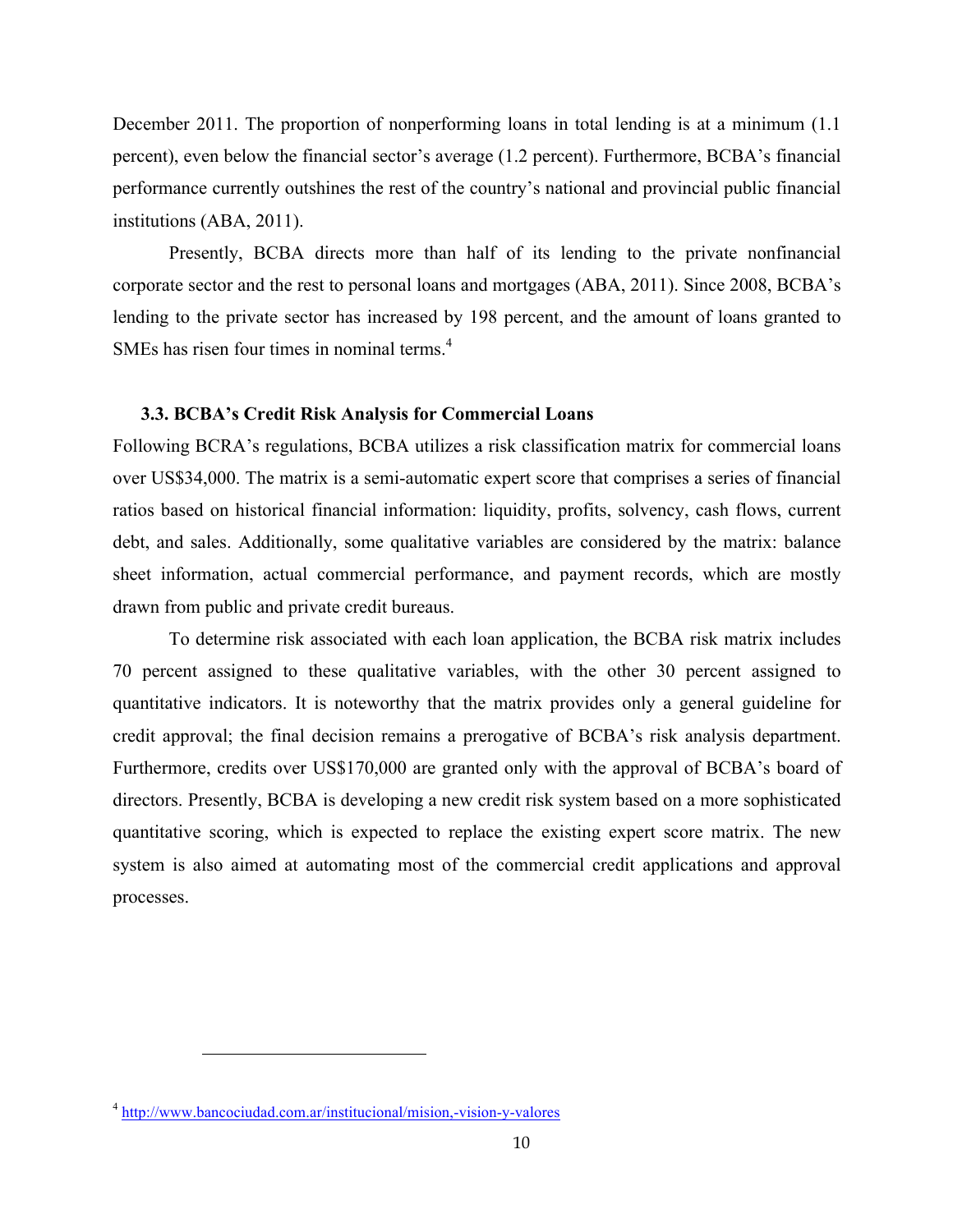#### **4. Barriers in Risk Assessment for SMEs**

Credit risk analyses in Argentina reflect the typical approach and offer numerous advantages, but continue to face some challenges. These challenges also exist in other countries around the world, resulting in higher costs, higher risk, and less lending for financial institutions, in addition to restricting financial access for SMEs. This section summarizes these challenges and proposes a solution.

#### **4.1. Shortcomings of the Current Approach**

Financial ratios, which are often difficult to verify, can be either incorrect or nonexistent for smaller firms. Moreover, they reflect past financial performance rather than future performance, which is the key driver of risk for loan repayment. This fact is particularly important in countries with strong economic cycles, as is true of Argentina: two firms may perform well in good times, but which of the two will perform well when economic conditions change? This question is difficult to answer solely looking at historical financial information.

Rules of thumb and subjective assessments by credit officers can incorporate a wider set of information for risk assessment; unlike financial ratios, these can be performed for any business (to the extent that they can provide information requested by an officer). However, these types of assessments are often only as good as the officers performing them. Experienced officers may be finely tuned credit risk analysts who, after years of experience, can incorporate many subtle signals of borrower quality, but it is expensive for analysts to accumulate this experience. Also, when an individual officer leaves the bank, the experience is gone as well. A lender's need for personnel training and experience, along with losses from turnover, create limits on how quickly SME lending can grow; it takes a long time and a large investment to build and retain the required army of experts. Moreover, the high costs per evaluation mean that only large loans are profitable, limiting the extent to which banks can serve smaller businesses. Banks can rely on less experienced (and less costly) loan officers, but they face an increase in risk.

Thus, banks have less information available to evaluate risk and are limited in their ability to gather more information. This leads to a difficult combination of challenges: how can financial institutions adequately evaluate risk for information-scarce SMEs, and do so while keeping transaction costs low?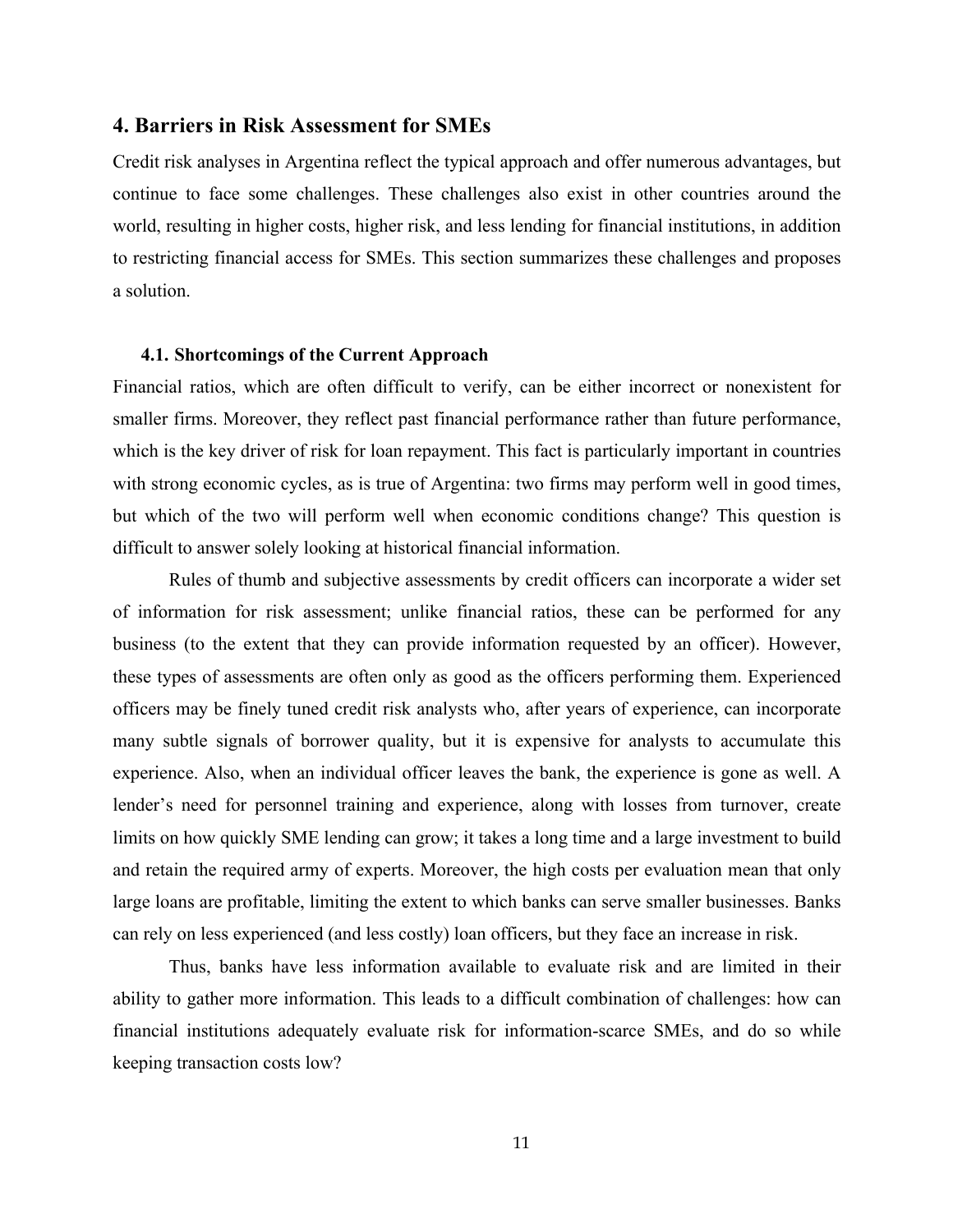#### **4.2. Potential Contribution of Psychometrics**

Industrial and organizational psychology has been working for decades on a problem with similar characteristics: how to screen people applying for jobs. Firms must decide which individuals to hire, often based on little available information. Moreover, particularly for entrylevel positions, firms must evaluate a large number of applicants in a low-cost way. In response to this challenge, industrial psychology has developed a series of assessments of individuals that are predictive of a person's future success in a job. This field, which assesses skills, abilities, personalities, and intelligence, is known as *psychometrics*, whose literal meaning is "measurement of the soul."

There is also a large established industry using psychometric testing for preemployment screening. According to a 2001 survey by the American Management Association, 29 percent of employers use psychological assessments of employees for selection and development. Psychometric testing of job applicants is expanding quickly because of its effectiveness. A metaanalysis published by the American Psychological Association found that tests of general cognitive ability have the highest validity of all selection methods. These tests outperform screening based on personal interviews, biographical data, and past education and experience. The combination of a cognitive ability test and an integrity/honesty test has one of the highest composite validities of any combination of techniques (Schmidt and Hunter, 1998).

To understand these tools' applicability to financial services, it is relevant to note that job selection is a high-stakes environment where some applicants have very powerful incentives to attempt to "game" the psychometric instruments so as to appear highly qualified for a certain job. Because of these incentives, the instruments used for preemployment screening have been designed to prevent cheating and have proven highly effective, despite an applicant's less honorable attempts (Hogan, Barrett, and Hogan, 2007).

In addition to their practical use in preemployment screening, psychometric instruments have been extensively used to study the characteristics of good entrepreneurs. These studies typically seek to identify differences between people who become entrepreneurs as opposed to managers or other salaried employees. The literature dates back to McClelland's (1961) seminal work, and has considered a wide variety of psychometric tools over the years. Baum, Frese, and Baron (2006) and Chell (2008) provide both systematic literature reviews and meta-analyses.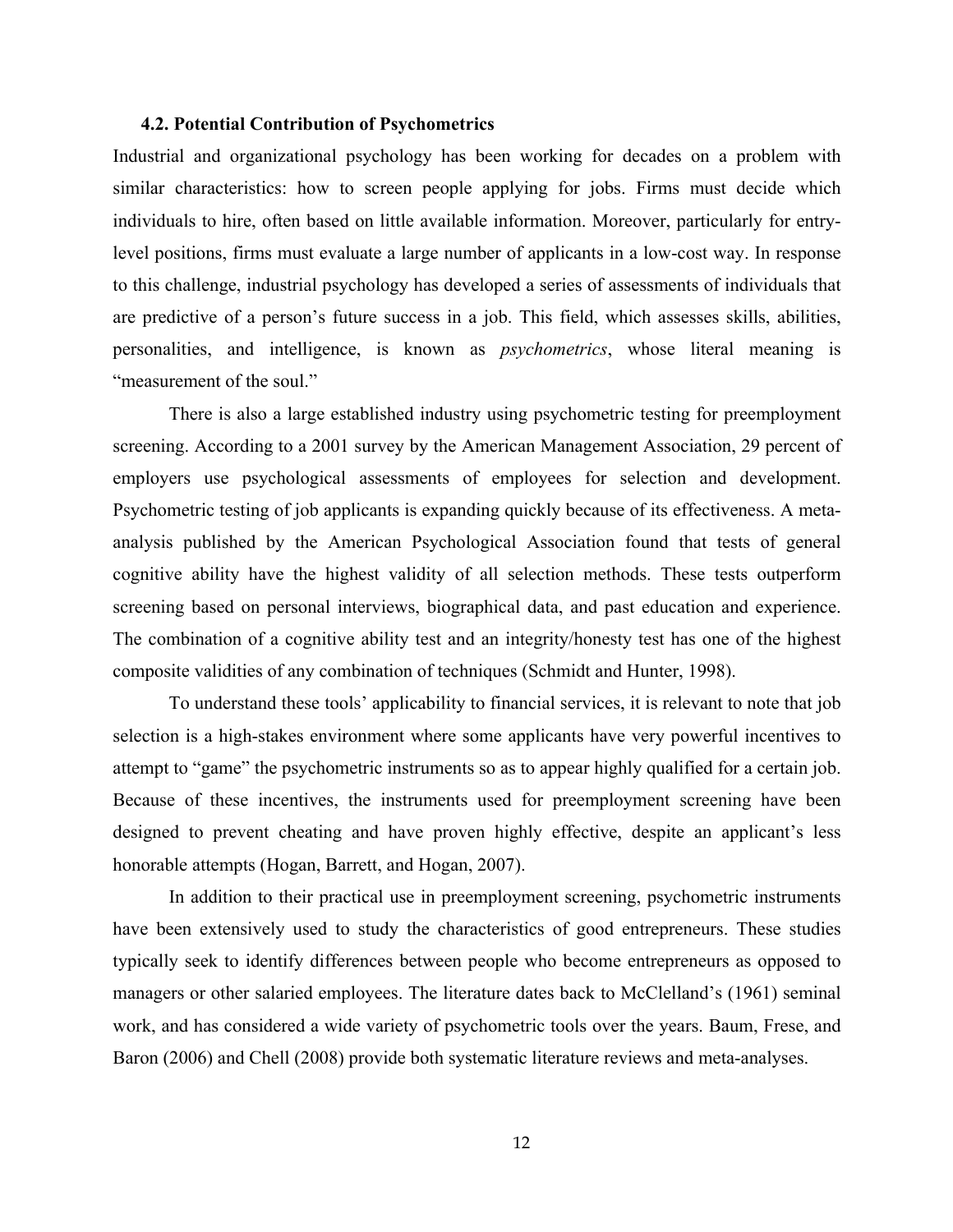Given that psychometric tools have proven to be effective screening tools in the human resources field despite the high stakes and incentives to cheat the system, and given that these tools have also been used to distinguish entrepreneurial characteristics among individuals, the questions arise: could psychometric instruments help resolve the shortcomings of the traditional approach to credit risk analysis for SME borrowers, and could they increase the currently restricted access to finance among Argentina's SMEs? To answer these questions, a pilot trial of a collection of these tools with BCBA was performed, which is described in the following section.

#### **5. Pilot Trial Implementation**

Between May 2011 and February 2012, a pilot trial was conducted with BCBA. CIPPEC gave an assortment of psychometric assessments to a representative sample of existing SME clients. This section describes the strategies to select participants, the pilot implementation, and the methodology for evaluating the potential for such screening tools to improve financial results for BCBA and financial access for SMEs in Argentina.

#### **5.1. Methodology**

The wide variety of psychometric assessments that were implemented were based on literature reviews and new studies by EFL. The EFL tool was administered to 255 SMEs, randomly selected from a sample of 1,000 SMEs that had applied to a loan from BCBA and were approved by the bank's screening and scoring system. The sample included loans that were current, under revision, and underperforming. Further, 20 of the 255 SME loans experienced delays of at least 30 days in their payments. Finally, the sample comprised SME clients from the BCBA's 23 branches, and the distribution of cases was proportional to each branch's SME portfolio.

It was decided to assess existing SME clients because testing new clients and then observing their ex post repayment performance (in some ways, a cleaner test) would mean waiting a significant amount of time before loans matured (often many years); also, such an assessment would require enormous sample sizes because stratification on arrears status is not possible ex ante (one does not know who will default). Since the dimensions evaluated by these assessments are stable over time among adults (Costa and McCrae 1994), and the sample is made up of adults with an average age of 40, it is possible to test applicants today on the basis of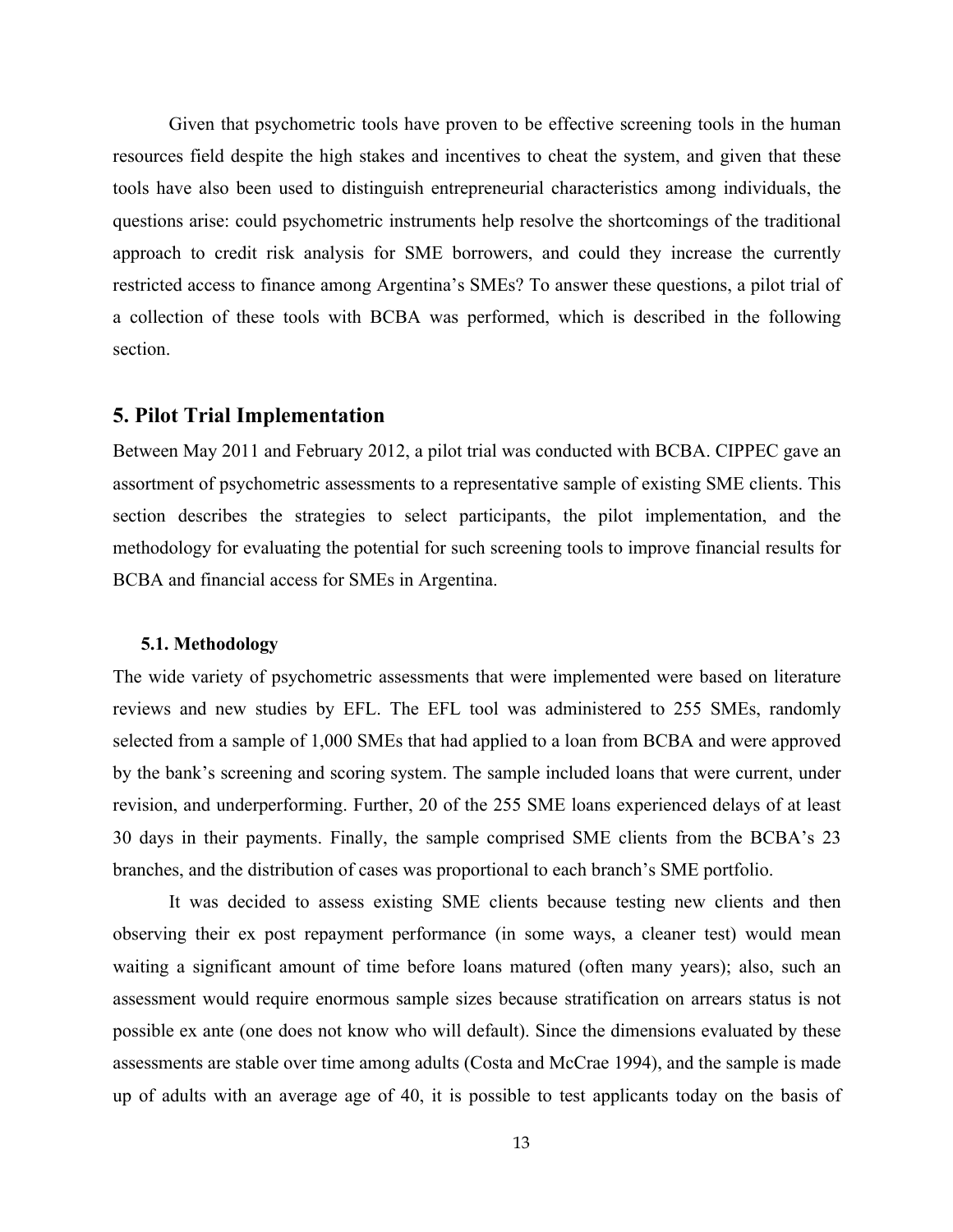repayment history, discarding the possibility of reverse causality (those in arrears causing different responses on the psychometric instrument).

#### **5.2. Implementation**

In collaboration with the BCBA, CIPPEC carried out a three-fold implementation strategy for the trial pilot of the EFL assessment tool; this strategy aimed to (a) recruit and contact each SME's "decision maker"; (b) administer the tool; and (c) monitor an adequate data collection.

#### **(a) Recruitment**

The BCBA authorities appointed a team of SME credit officials to work under a coordinator with CIPPEC's team. Each official was assigned a recruitment target, based on the sampling strategy. Thus, officials from branches with the largest SME portfolios were assigned the largest recruiting targets.

The recruitment procedure commenced with a random selection of SMEs. Participating officials contacted a firm and invited the owner/manager (or other key decision maker) to voluntarily participate in the pilot. Each official read the selected client a standardized message, which was designed exclusively for this purpose.<sup>5</sup> If the client agreed to complete the test, the official prepared a contact list containing relevant information from all participants and provided it to CIPPEC. Finally, CIPPEC contacted potential participants in order to schedule an appointment for survey administration.

At this point, the following adverse situations took place: (i) the client constantly postponed the appointment; or (ii) the client refused to participate, despite having agreed to be tested. In such cases, CIPPEC informed the BCBA coordinator, who instructed the officers to replace that client for sampling.

#### **(b) Test Administration**

 $\overline{a}$ 

Three portable computers were especially acquired to administer EFL's test. The laptop's portability gave surveyors the flexibility to schedule simultaneous appointments and cover an ample geographical area. Clients were offered two alternative appointment location options: a

 $<sup>5</sup>$  The complete text of the recruitment message is presented in Annex 1.</sup>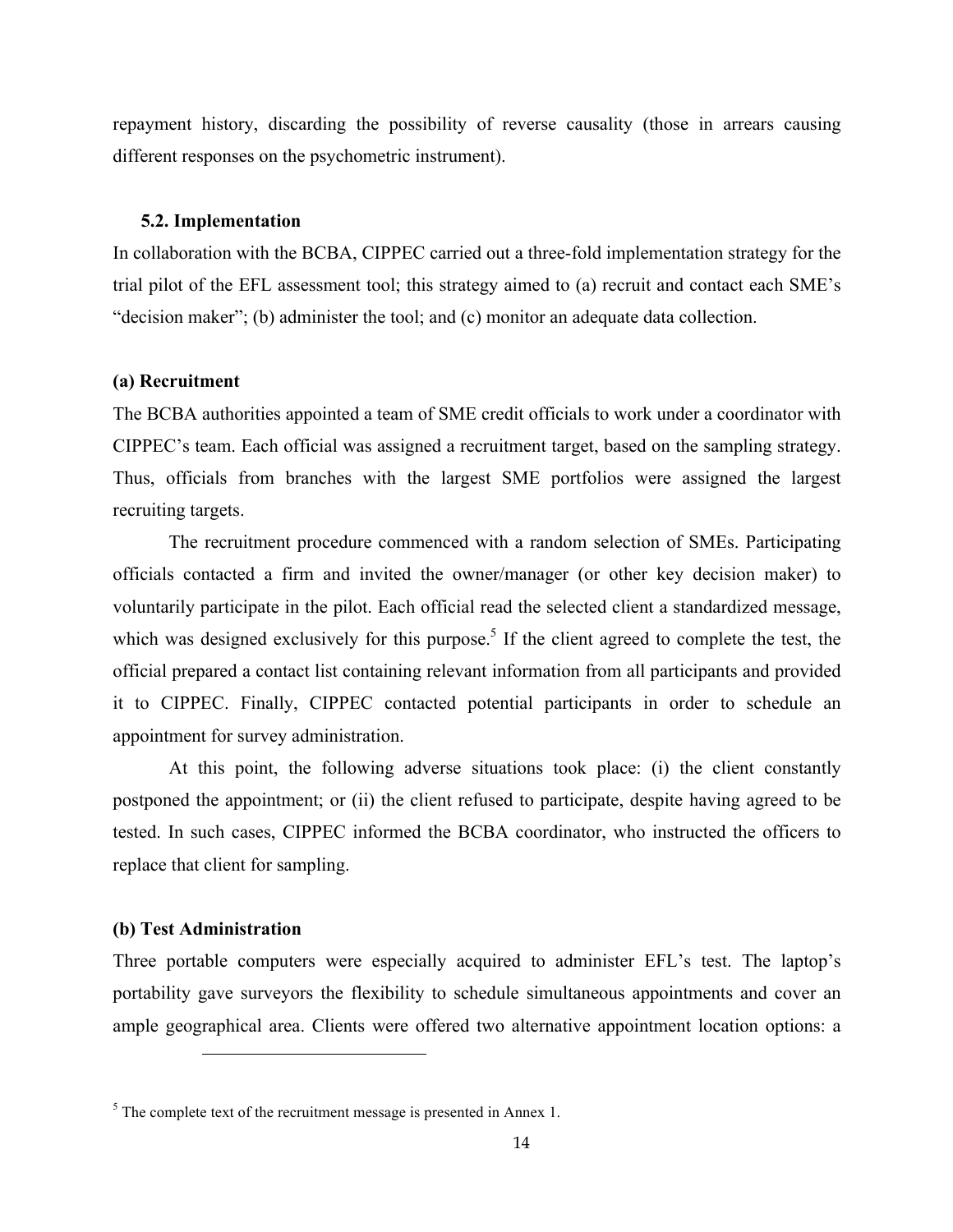corresponding BCBA branch (each branch had a meeting room available for this purpose); or the SME's own facilities.

Once an appointment had been scheduled, a surveyor visited the SME, briefly introduced the project and offered basic instructions. Each participant was provided with a unique identification number (ID) that had to be typed at the commencement of the test. Once the test was completed, the results, ID, and date were stored in the laptop. While taking the test, no extra assistance or external disruptions were allowed. Surveyors were present to prevent cheating or any external influence during the test. They also assisted the participant with any technical issues that might arise.

#### **(c) Data Monitoring**

Every week the laptops were synchronized in order to send test results to EFL. Subsequently, in order to check the correct reception of data, CIPPEC sent a report with the number of tests completed and corresponding IDs. A similar report was provided to the BCBA, stating which firms effectively completed the test, which ones refused to participate or presented difficulties in scheduling an appointment, and which firms needed replacement. Any distinctive situation that had occurred was also reported. These weekly reports helped ensure a correct completion of the survey during the 10 months of the fieldwork.

Once the tests were completed, CIPPEC prepared a list with the 255 SME clients that had effectively completed the assessment and provided the list to the BCBA, which was in charge of building a microdataset regarding credit repayment history. On February 15, 2012, CIPPEC received the complete credit history of the 255 firms.

The ID number created by CIPPEC ensured an appropriate matching between a given client's repayment data and the test results, while protecting the client's identity and complying with the BCBA's confidentiality requirements. The final result consisted of repayment data for each SME from the date of approval of the credit to the date of dataset construction.

#### **(d) Training Sessions**

A first training meeting with officials from three selected branches took place on April 26, 2011. At this stage, CIPPEC and BCBA also carried out a four-week pilot with a small sample of 20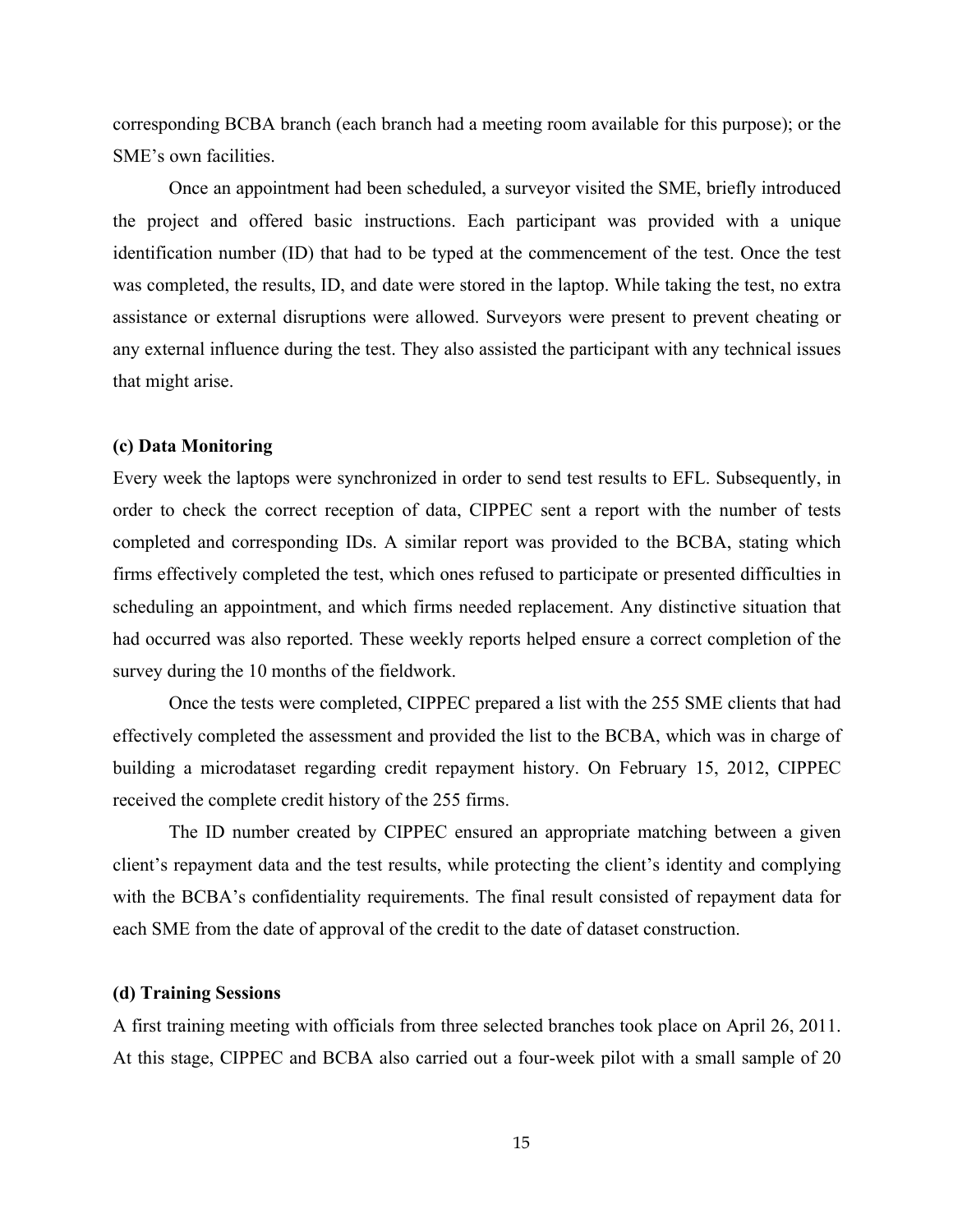SMEs, aimed at refining and adjusting the implementation strategy. For instance, some adaptation of the vocabulary used in some of the test questions was required.

In June 2011, four training sessions were carried out with the credit officials selected by BCBA. The sessions were structured around three topics: (a) project's motivation and objective; (b) EFL's test; and (b) implementation strategy. A standardized text was also prepared for credit officials to use when calling the selected SMEs. Given that some of the test questions address sensitive personal issues, the text stressed two points: (a) test results were completely confidential; and (b) results would not influence the client's standing with the bank. In addition, officials mentioned that participants would be entered into a lottery for three laptop computers. The complete text of the standardized message can be found in Annex 1.

Given their proximity and personal knowledge of the selected companies, BCBA officials played a crucial role during pilot implementation. They were also instrumental in identifying key decision makers within participating SMEs. Overall, fluent communication and solid coordination between BCBA officials and CIPPEC was critical to ensure a successful implementation.

#### **6. Results**

Psychometric principles have been successfully applied to credit screening across Africa. To assess the potential impact of these tools in Argentina, the present study compares the distributions on a subset of psychometric indices between Argentina and other countries, and then analyzes the overall predictive power on the BCBA sample of an internationally derived psychometrics-based scorecard.

#### **6.1. Cross-Country Results**

There is a debate in the literature about the consistency of psychometric instruments across countries and cultures. Strong cultural differences between countries are often reflected in different average answers and scores on a wide variety of psychometric tools (see, for example, the World Values Survey (available at WVS at www.worldvaluessurvey.org). Yet significant evidence exists that across countries as diverse as Canada, China, Israel, Japan, the Philippines, Poland, and South Africa, major psychometric constructs such as the "Big Five" personality structure (the predominant personality model in psychology) remain a consistent construct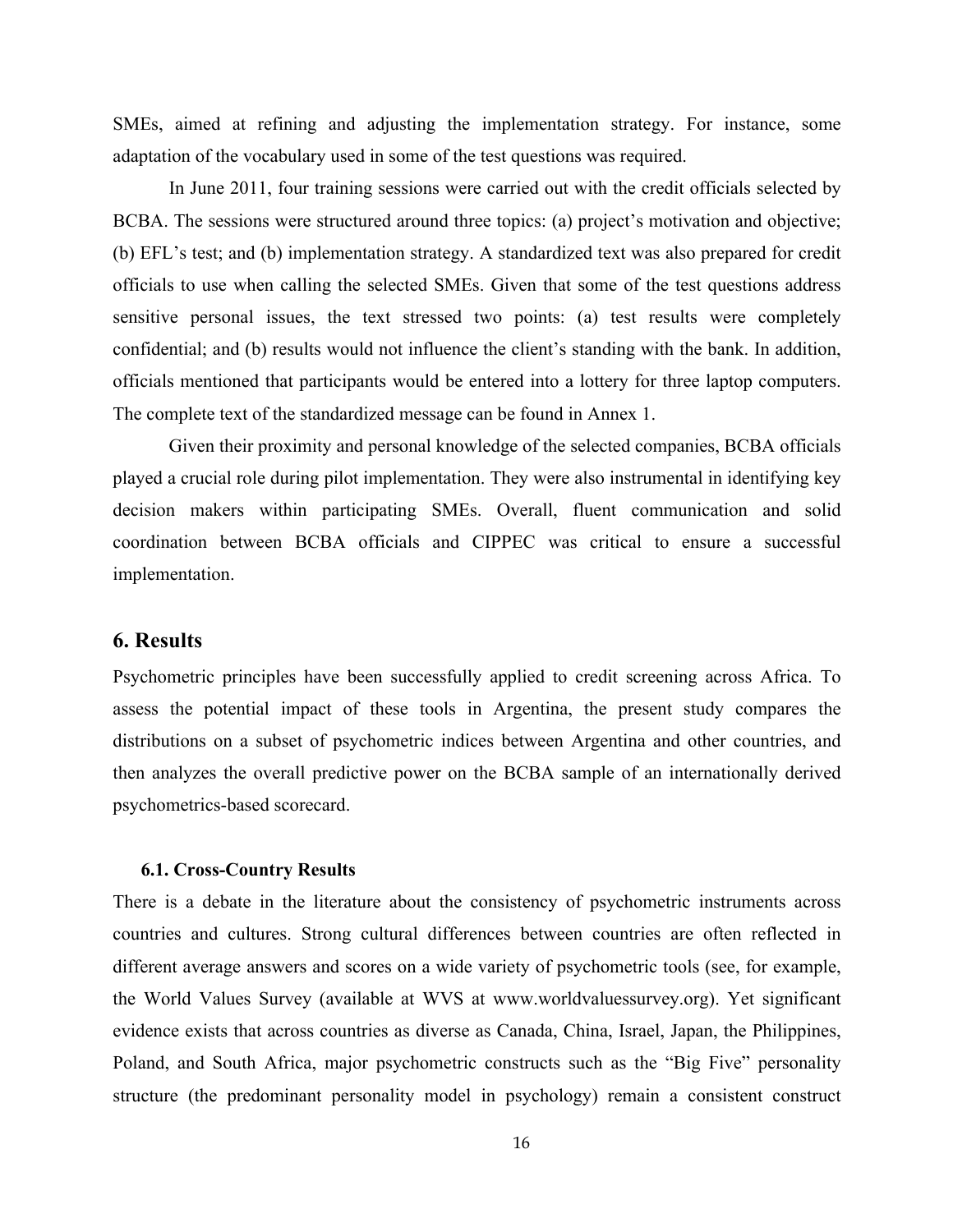(McCrae et al., 1998). The present study first compares data collected across five countries: Argentina, Kenya, Nigeria, Peru, and South Africa. This sample represents a wide variety—in terms of culture and business size—of businessowners (see Table 1).

| Country      | Median monthly Sales of<br>entrepreneurs (USD) | Average loan size (USD) | Sample size |
|--------------|------------------------------------------------|-------------------------|-------------|
| Argentina    | $$100,000 - $1m$                               | \$50,000                | 256         |
| Kenya        | $$1000 - $10,000$                              | \$5,500                 | 4931        |
| Nigeria      | $$10,000 - $100,000$                           | \$22,000                | 5561        |
| Peru         | Less than \$1000                               | \$3,000                 | 126         |
| South Africa | $$10,000 - $100,000$                           | \$150,000*              |             |

**Table 1. Cross-Country Summary Statistics for Participating Firms in EFL Pilots**

\*In the case of South Africa, these are combination loans plus equity investments. See www.businesspartners.co.za for more information.

Source: Authors' calculations based on data from financial institutions.

Could measurements of things such as personality traits and intelligence in Africa be relevant for a country like Argentina? The following is a discussion of the comparative distributions for a variety of personal characteristics across these countries.

First is fluid intelligence. Intelligence is often thought of as a person's general ability to think and act rationally. The American Psychological Association formed a task force on intelligence research and defined it as the "ability to understand complex ideas, to adapt effectively to the environment, to learn from experience, to engage in various forms of reasoning, and to overcome obstacles by taking thought" (Neisser et al., 1996). Fluid intelligence describes the ability, regardless of prior skills or experience, to grasp relationships between abstract concepts. Fluid intelligence is usually measured by tests of problem-solving ability, pattern recognition, and working memory (Snow and Yalow, 1982).

Intelligence has been repeatedly shown to be the best single predictor of job performance in both entry-level and advanced vocations (Hunter, 1986; Ree et al., 1994). Because pattern recognition plays a strong role in profitable entrepreneurship (Baron, 2006) and because successful entrepreneurs must be a "jack of all trades" rather than a specialist (Lazear, 2005,) fluid intelligence could play an even stronger role than it plays in general vocational performance.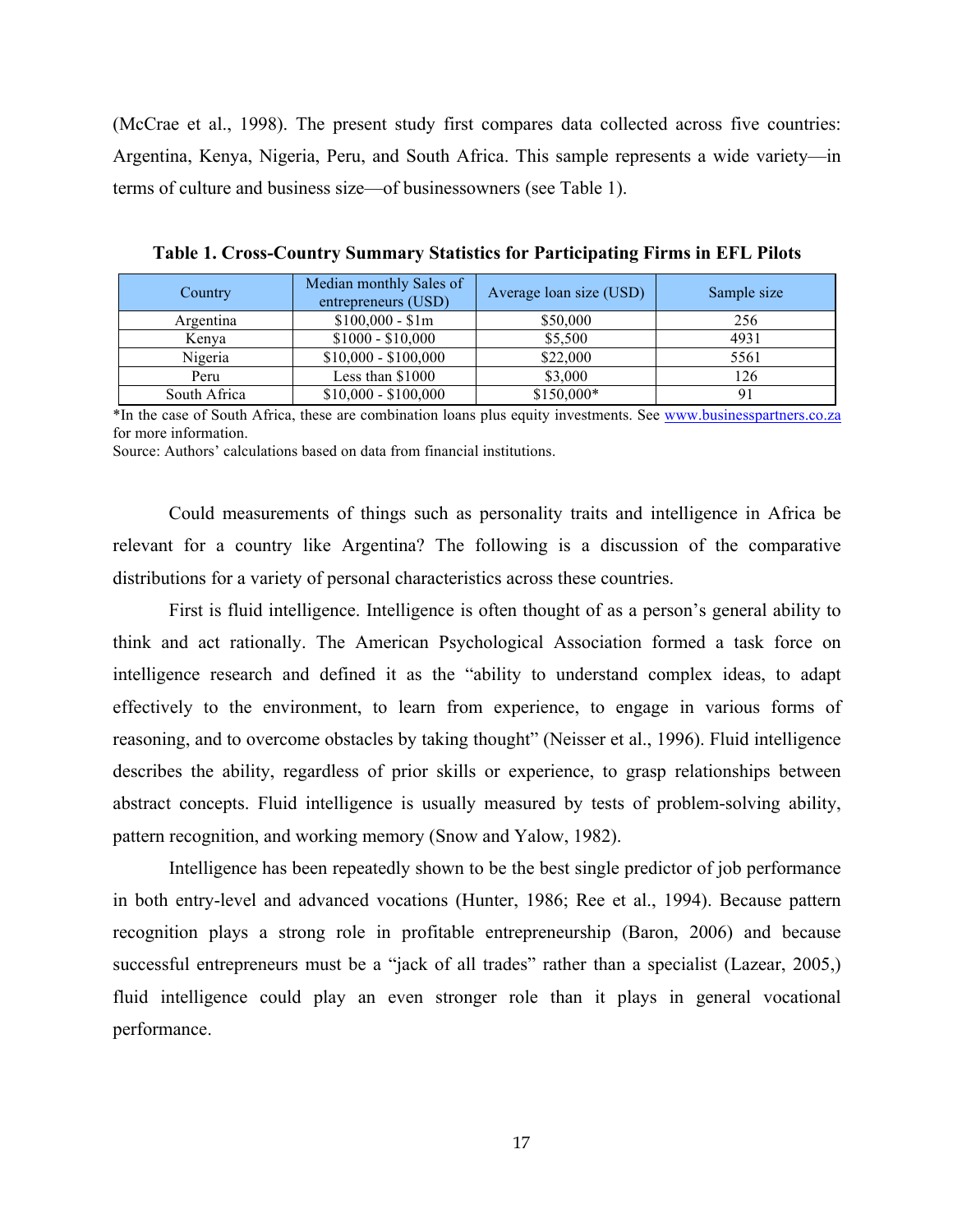

**Figure 6. Digit Span Recall Results by Country**

Source: Authors' calculations based on pilot implementation data.

In Figure 6, unlike the remainder of psychological indices shown below, the crosscountry results exactly match with business size. That is, in countries where our data is for smaller firms with lower revenues (see Table 1), average digit span recall scores are lower, and in countries where our data is for firms with larger revenues, average digit span recall scores are higher. For Argentina and South Africa, the two countries with the largest businesses in this data, distribution of digit span recall scores is almost identical. The smallest borrowers, in this case microfinance clients in Peru, have the lowest distribution of digit span recall scores. This relationship seems to overpower other factors that may be more cultural, given that purely cultural factors would suggest that Latin American and African countries are more similar to one another than to countries of other regions. This positive relationship between revenue levels and digit span recall holds within each country as well as across countries: a regression of business revenues on digit span recall controlling for country shows a positive and significant relationship at the 1 percent significance level. In other words, digit span scores distinguish high from low revenue businesses within each country, not just between them. This finding suggests that in the case of fluid intelligence, at least, larger businesses tend to be run by higher-scoring entrepreneurs, implying that measuring intelligence by a digit span recall test could distinguish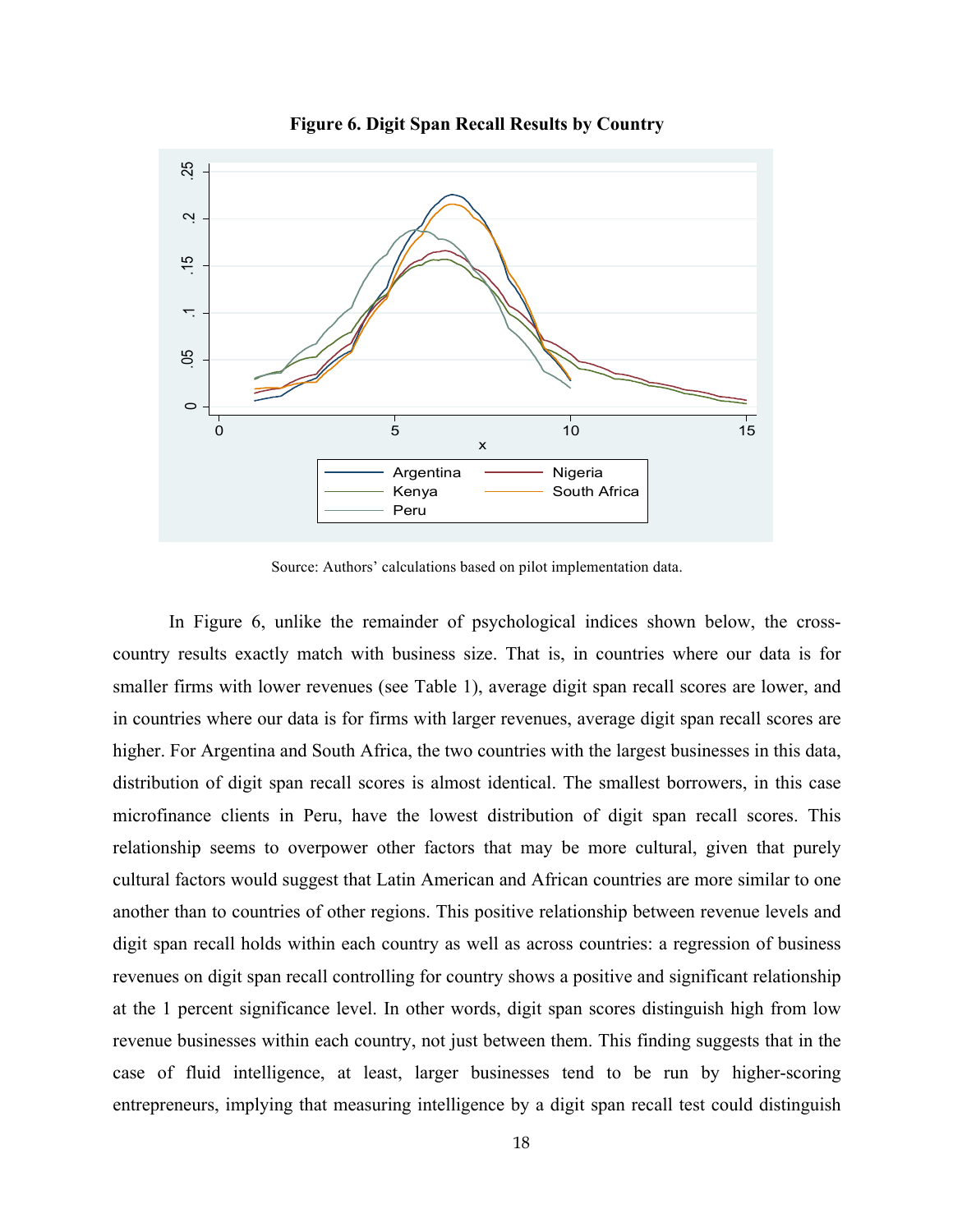between more and less successful entrepreneurs, and that cultural factors across countries might be less relevant to success. It is not that African entrepreneurs are overall higher or lower scorers than Latin American entrepreneurs, or vice versa.

The second set of psychometric dimensions examined is a subset of the five-factor or Big Five personality model (Barrick and Mount, 1991), which is the dominant model of personality structure today. There is much literature examining the relationship between personality dimensions and entrepreneurship, going back to McClelland (1961). Strong relationships have been found between Big Five dimensions and the likelihood of becoming an entrepreneur (Seibert and Zhao, 2006), as well as entrepreneurial business survival (Ciavarella et al., 2004).

However, compared to nonverbal intelligence tests, verbal questions related to psychological traits and beliefs could produce greater variation in scores due to cultural context. Evidence for this conclusion is provided below (Figures 7–10), comparing the distribution of raw scores for four of the Big Five personality traits: conscientiousness (the degree to which a person seems conscientious, conforming, and dependable); extraversion (the degree to which a person seems socially self-confident, leader-like, driven, and energetic); emotional stability (the degree to which a person appears calm, self-accepting, and steady in the face of pressure); and openness (the degree to which a person is perceived as bright, creative, and interested in intellectual matters). Agreeableness could not be included because of the instrument's space constraints. The x-axis is the standardized score (in all cases, a higher score means that the measured trait is higher or stronger), and the y-axis is the frequency of that score in the population indicated by the color/pattern of the line.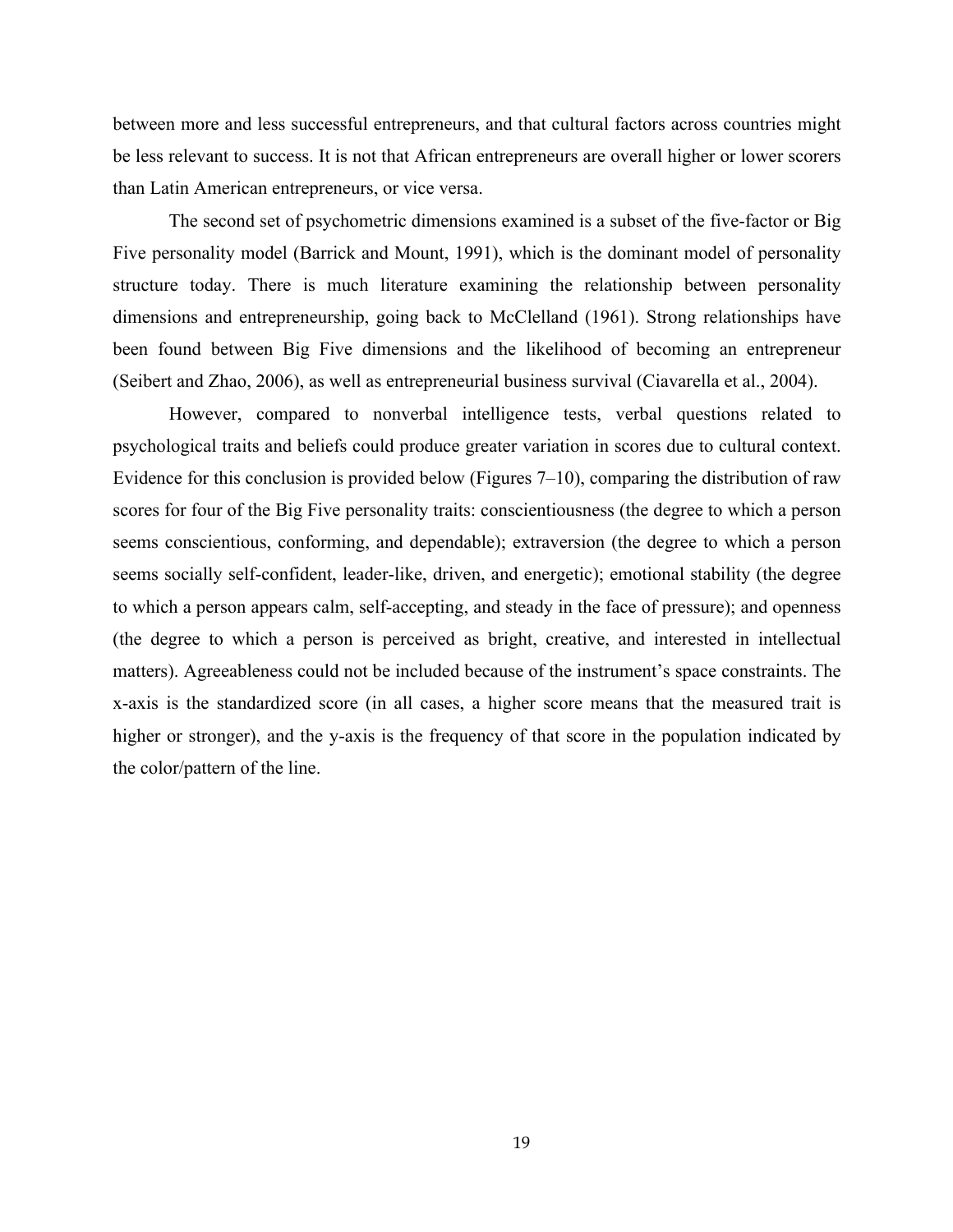

**Figure 7. Conscientiousness Cross-Country**

Source: Authors' calculations based on pilot implementation data.



**Figure 8. Extraversion Cross-Country**

Source: Authors' calculations based on pilot implementation data.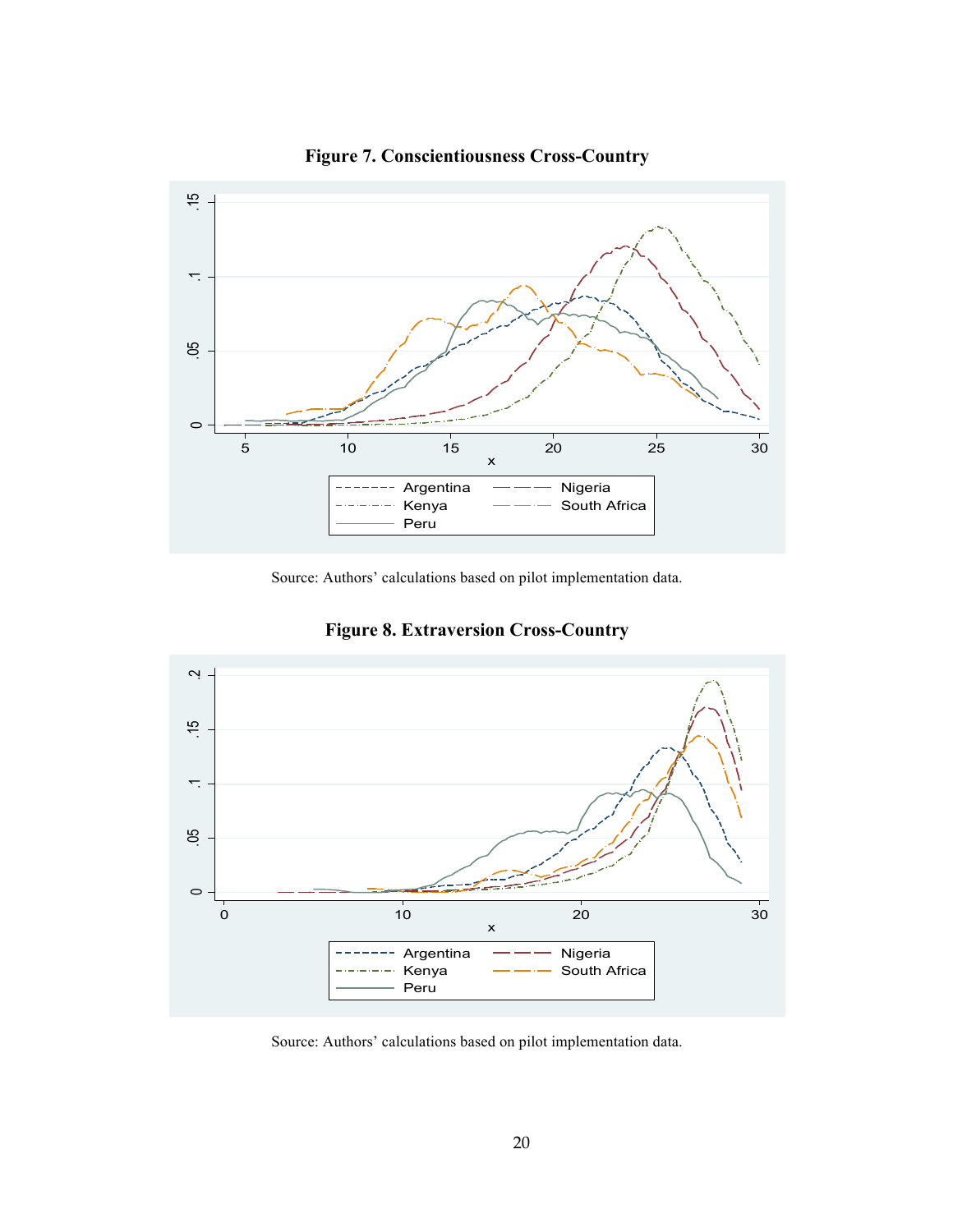

**Figure 9. Openness Cross-Country**

Source: Authors' calculations based on pilot implementation data.



**Figure 10. Emotional Stability Cross-Country**

Source: Authors' calculations based on pilot implementation data.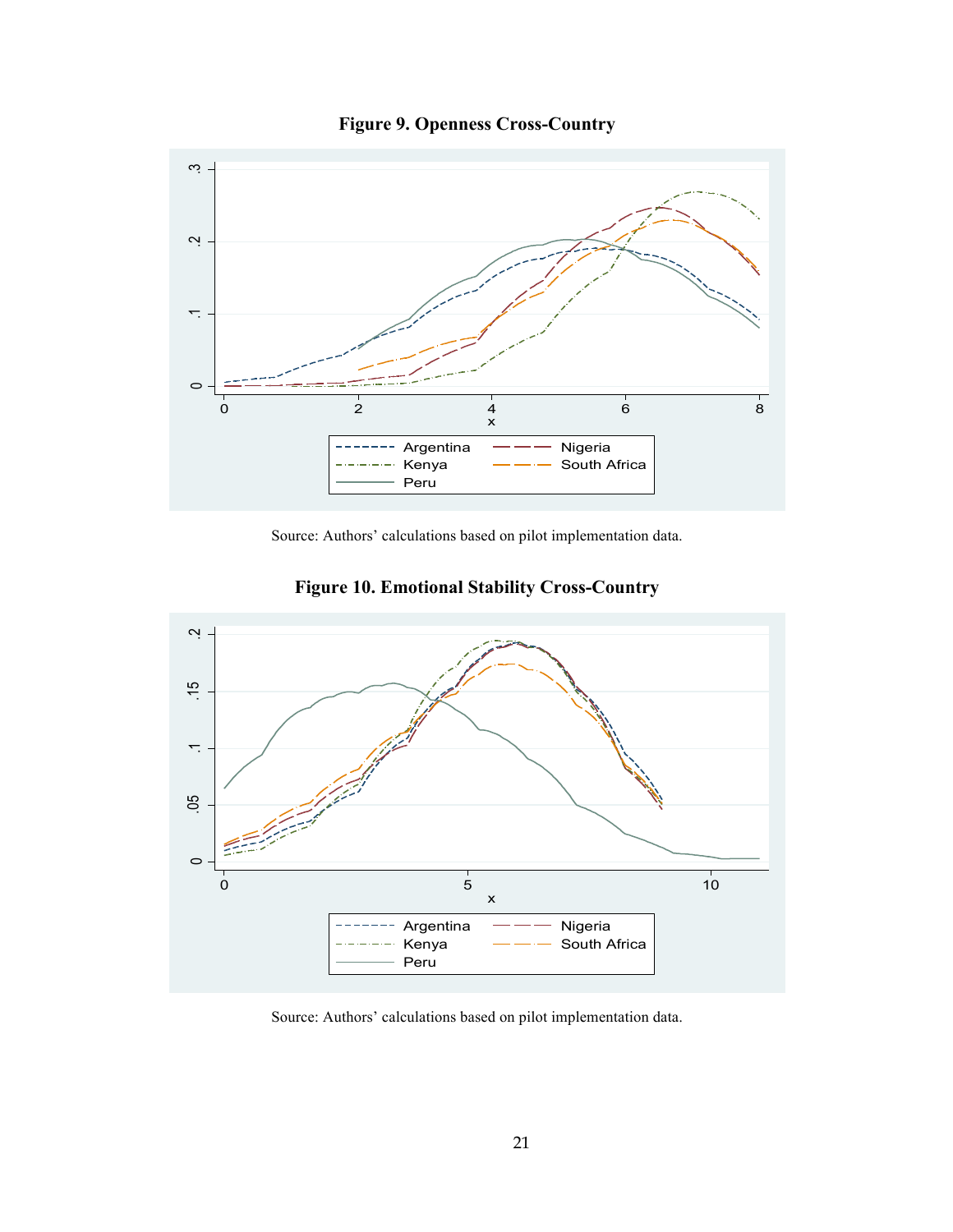Unlike the case of digit span recall, these personality dimensions show no clear pattern relating to business size. Moreover, differences do seem to exist across regions. For example, in the case of conscientiousness, a t-test for equality of means shows only one country, Peru, with a statistically indistinguishable mean from Argentina (i.e., the Latin American countries are statistically indistinguishable), and the average for Argentina is significantly different from all three African countries at the 1 percent level. In terms of levels, values are lower for Peru and South Africa, but higher for Kenya and Nigeria. In the case of openness, Peru and Argentina have a similar distribution of scores, which are lower than those of the African countries. In the case of extraversion, Argentina lies between Peru and the African countries.

Overall, these results suggest strong differences in distribution of personality assessments between countries, and these differences do not directly correlate with business size. While regional patterns are not exact, Latin American countries and African countries tend to be more similar to other countries within their region than to countries in other regions, with some exceptions. Exceptions to these regional patterns occur, however; for example, Peru is an outlier on one of the Big Five dimensions (emotional stability), and Argentina is more similar to the African countries in that regard. But overall, these results suggest that values or traits revealed by measuring psychometric dimensions are influenced by language and culture, and might not migrate easily from country to country.

#### **6.2. Predicting Credit Risk**

But what are the implications for entrepreneurial performance and credit risk? For a psychometrics-based credit scoring tool, it is not necessary that the measured traits have equal meanings and distributions across countries. It is more important that the same dimensions predict risk within each context. For example, in determining whether height is a good predictor of success at basketball, it does not matter that average height is lower in one country and higher in another; what matters is that within all countries, height is important for basketball players, so basketball abilities can be predicted by comparing players' heights within each country.

An emerging study by Patterson et al. (2012) examines an issue that is similar, but related more to managerial effectiveness than to entrepreneurial success. The authors studied whether the importance of key skills and attributes such as taking action, making decisions, following through, developing relationships, and having drive and ambition vary by national culture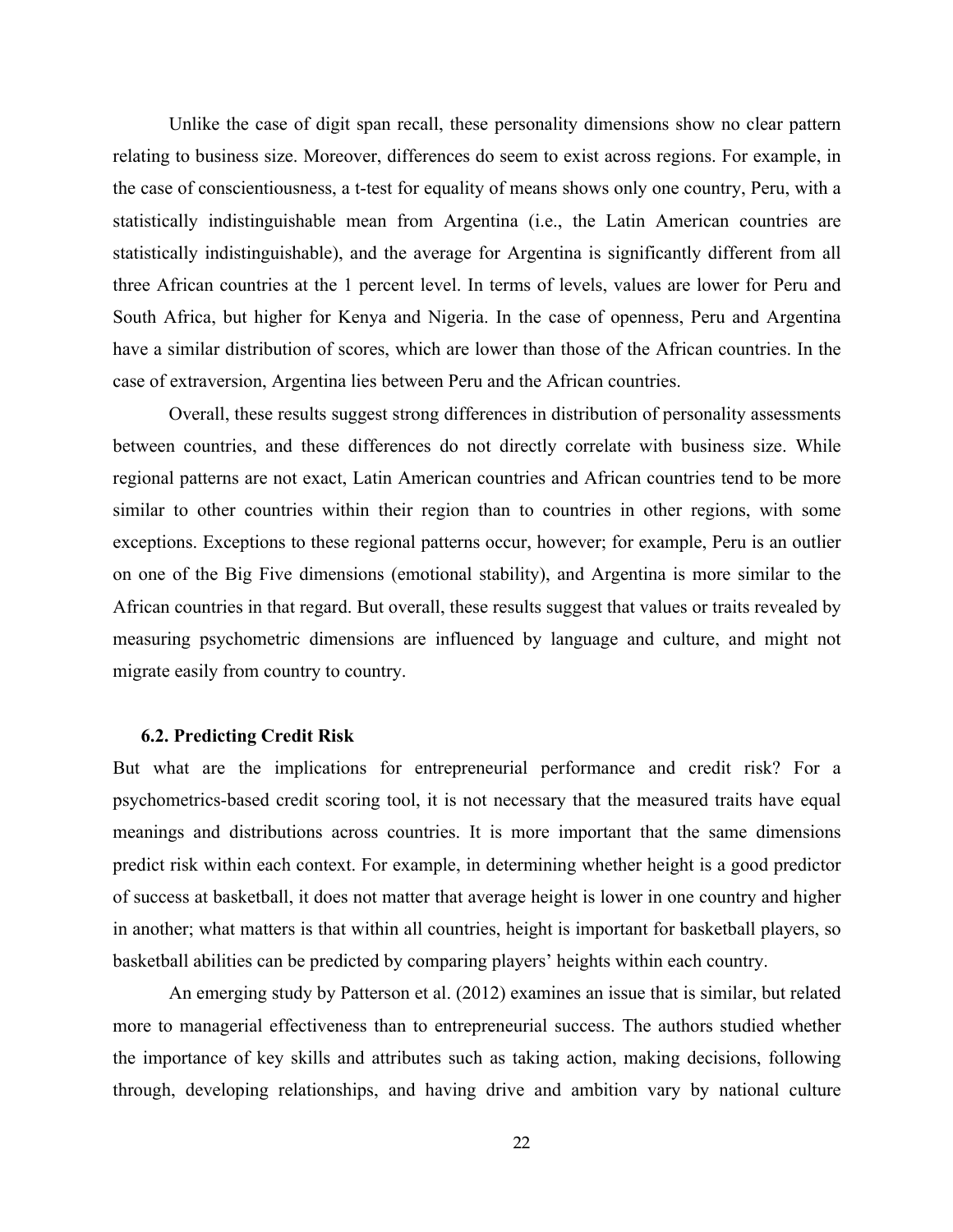(divergence) or are universally similar (convergence). Despite some research showing cultural differences in management styles and behaviors, proponents of the convergence hypothesis suggest that globalization and the prevalence of multinational corporations can cause cultural norms and values to converge. The authors tested managers across 30 countries and found support for the convergence hypothesis: that, indeed, the importance of these skills and attributes for successful management are not shaped by culture, but are similar across all 30 countries.

To the extent that managerial and entrepreneurial tasks are similar, these findings support the hypothesis that the particular traits affecting entrepreneurial performance (and thereby, credit risk) could also converge across cultures, allowing similar instruments to be used in multiple countries. Just as companies are increasingly working across borders, small businesses and the firms that train and invest in them are also increasingly transnational. Nongovernmental organizations, such as TechnoServe and Endeavor, identify, select, and train entrepreneurs across nearly all regions of the world. The emerging industry of "impact investing," which focuses on bottom-of-pyramid businesses in developing countries and their environmental and social impacts, is also applying selection methodologies and sending investment officers across a wide variety of countries (see, for example, members of the Aspen Institute's ANDE network). The ability of individuals to source deals and select entrepreneurs across multiple countries and cultures suggests that at least some of the drivers of entrepreneurial ability are similar.

Credit scoring models are also used to order risk among individual applicants within a particular country or for a particular bank, market segment, or product. Therefore, whether the findings of a psychometric-based credit application can be generalized across countries and cultures merely requires that the same questions be able to distinguish default risk within different groups. The average answers to questions traditionally used to evaluate conscientiousness might be true more often in one culture than in another, but a scorecard based on those questions would still be effective if, within each of the two cultures, entrepreneurs that have higher credit risk systematically tend to give similar answers when compared to entrepreneurs with lower credit risk. Thus, psychometrics-based credit scoring is a purely empirical exercise.

Can the same default-predicting model work in Argentina that works in other countries? The present sample of Argentine SME borrowers contains 255 entrepreneurs, including 21 who entered into arrears (30 days or more) at some point in the past year. It is possible to score these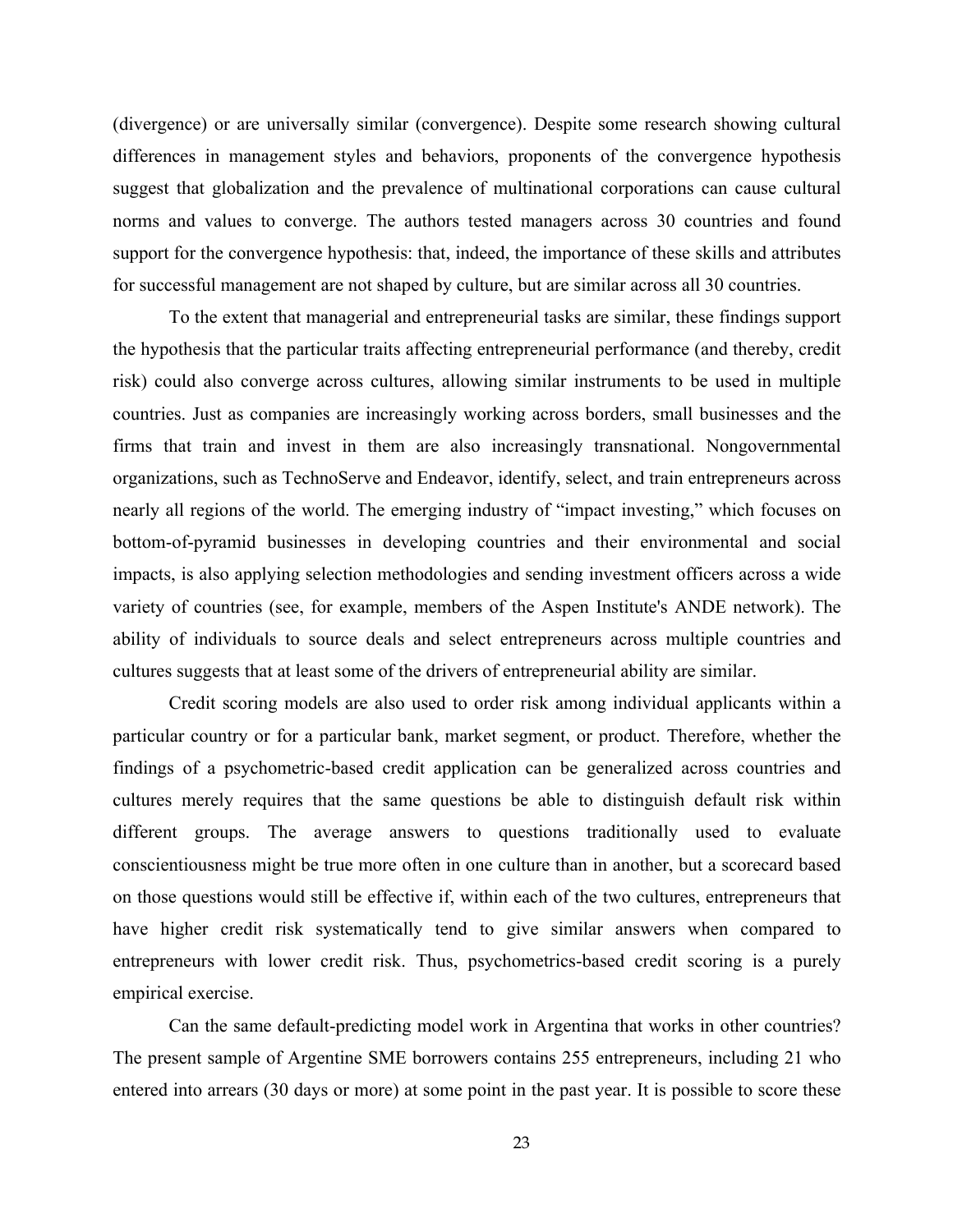255 entrepreneurs using psychometrics-based models that were created using data from other countries. The sample from Argentina is too small to create a model based on the Argentinean data. But applying a model made from another country's data is a stronger test, because it is completely out of sample and out of time, so you have even greater confidence that the statistical power will continue when implemented. For small samples, a model based on the country's own data is likely to be over-fit, meaning that it may seem to have high predictive power in-sample, but once you implement it, that power would fall. If a scorecard built on international data, with no customization to Argentina, helps predict likelihood of default within Argentina, then underlying relationships are very strong, so strong that they apply even when measured and modeled on a completely different country. This means that once you have a sample size large enough to build a customized model with that country's own data without it being over-fit, it would be even more powerful

The present study first applies a model made using the data from the Peruvian microfinance institution. The model's predictive power is measured by the area under the "receiver operating characteristic curve" (AUC), a common metric in credit scoring. The other common metric in industry is the Gini coefficient, which is simply two times AUC minus one. For more details on how to calculate an AUC or a Gini, see Annex 2. The present model achieved an AUC of .5257, or a Gini coefficient of 5.1 percent. This result is low, indicating that although it relates to a country from the same region, either the differences in business sizes or cultural differences between Peru and Argentina make that model nontransferable.





Source: Authors' calculations based on pilot implementation data.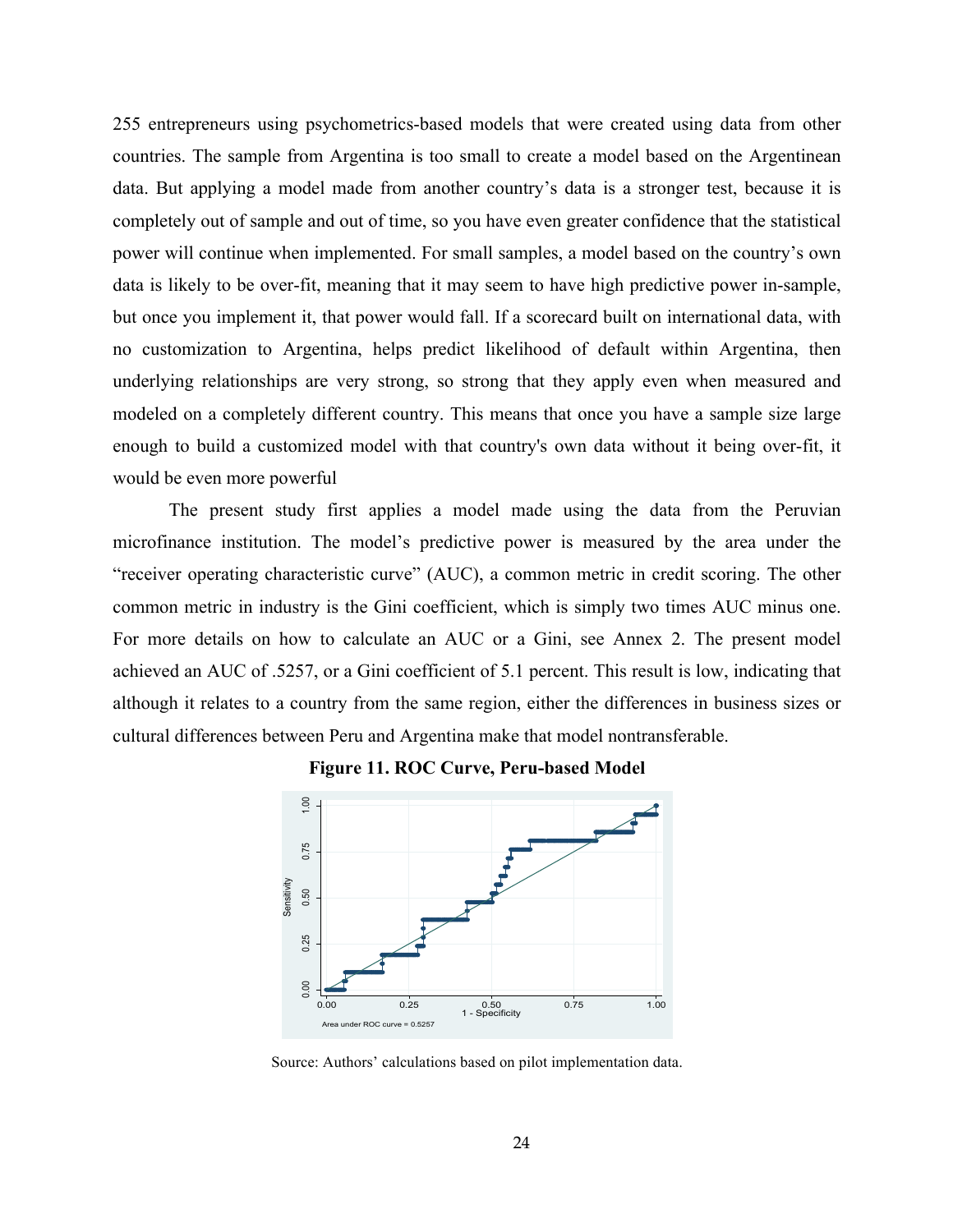Applying a model based on the Kenyan data, taken from larger-scale entrepreneurs than the Peruvian data, stronger results are obtained (see Figure 12): an AUC of .6 and a Gini coefficient of 18.6 percent. Though still low, as a Gini coefficient approaches 20 percent, it is considered a relevant addition to the decision-making process, particularly when the Gini can be complemented with other information used in traditional application scoring.



**Figure 12. ROC Curve, Kenya-based Model**



Figures 13 and 14 illustrate the results for scores based on data from Nigeria (AUC.62, Gini 24 percent) and South Africa (AUC.7, Gini 40 percent).



**Figure 13. ROC Curve, Nigeria-based Model**

Source: Authors' calculations based on pilot implementation data.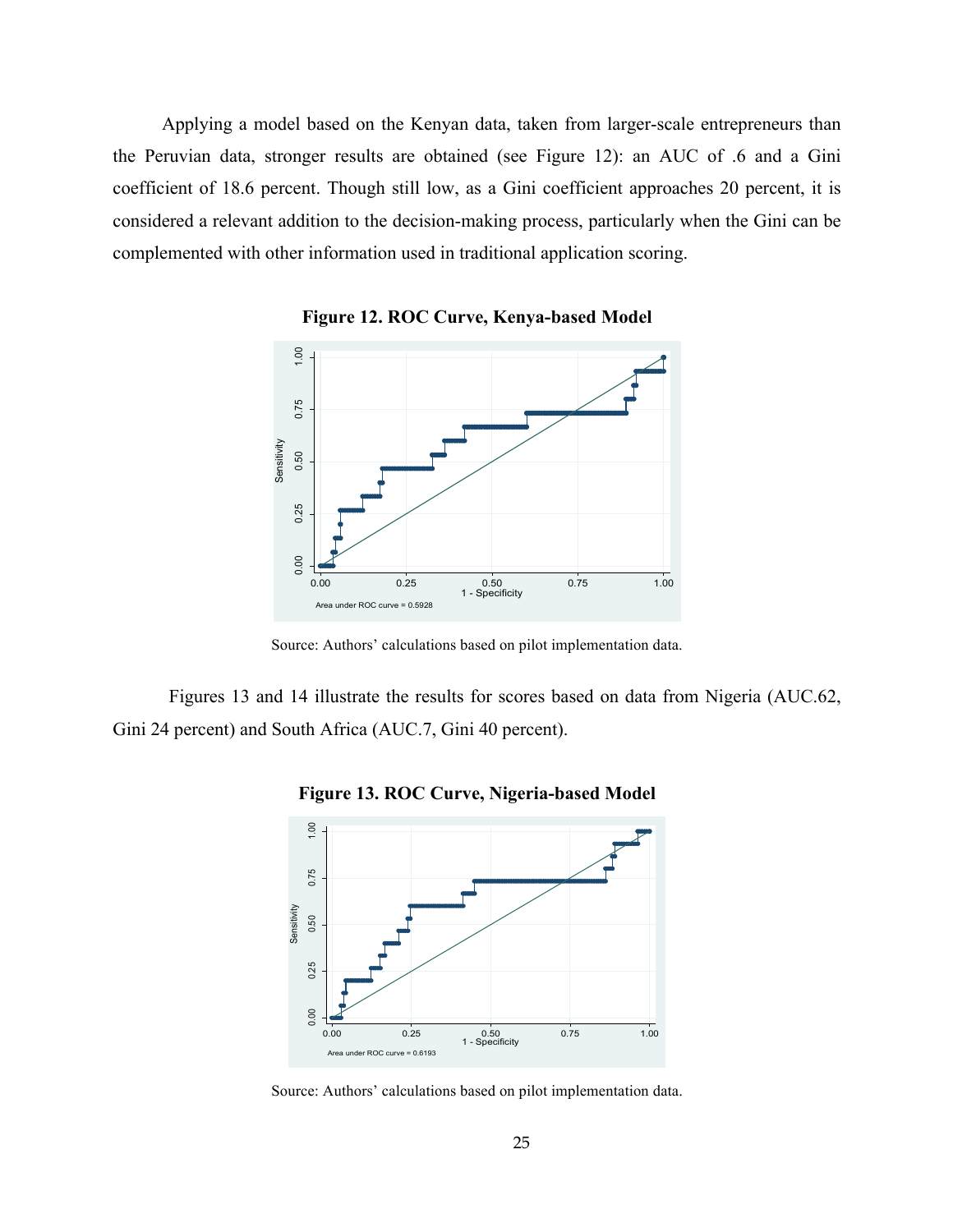

**Figure 14. ROC Curve, South Africa-based Model**

Source: Authors' calculations based on pilot implementation data.

These are rather powerful results, particularly considering how statistically robust this test is: taking a model based on psychometric application responses and repayment data only from either South Africa or Nigeria, and applying that model to a completely different bank, economy, country, culture, and region with no adaptation. Despite this high statistical bar, the resulting scores surpass it and powerfully distinguish risk.

Figure 15 helps interpret what a model with a Gini of 40 percent could provide to Argentina's Banco Ciudad. The sample of clients tested had an overall default rate of 9.8 percent. It is not possible to predict the reduction in default rate, using this model, because the model gives a continuous score, not a "yes" or "no" decision. To make such a decision, one must select the cut-off score, that is, a score below which clients are not accepted. Our model gives an infinite number of potential default rates, including the current 9.8 percent (if everyone in the sample is accepted) to 0 percent (if everyone in the sample is rejected). The important feature of a good model is that it gives a lower default rate among accepted clients than for rejected clients.

This tradeoff is illustrated below. The x-axis shows potential rejection rates of the model, from 0 percent to 100 percent. The y-axis gives the default rate. At any particular rejection rate, default rates are shown for those who would be rejected (i.e., have an EFL score below the cutoff) and for those who would be accepted (i.e., have an EFL score above the cutoff). If a model had no predictive power, then these two curves would be flat, equal to 9.8 percent: the model would reject good clients and defaulters in equal proportion. Instead, what can be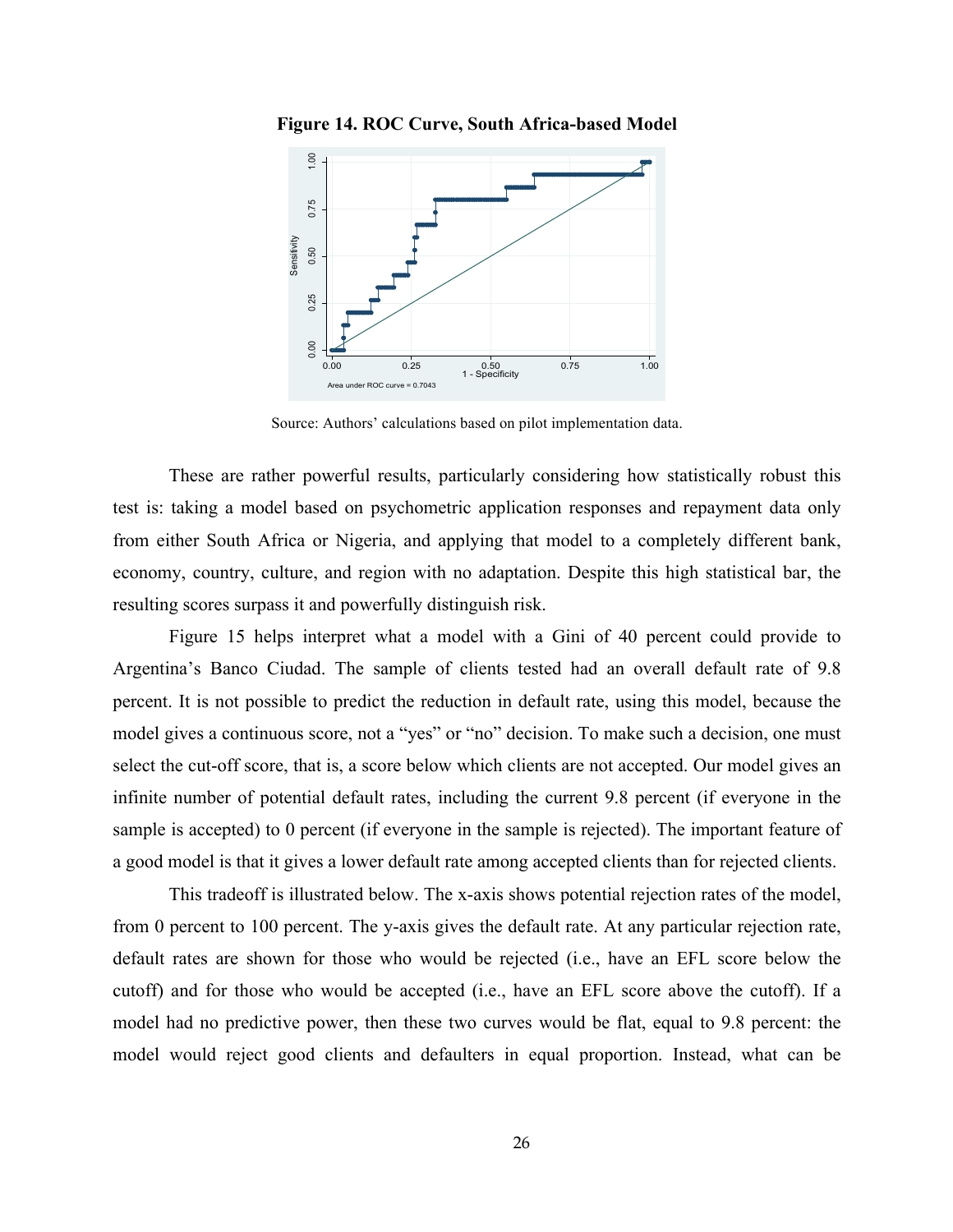observed is that the model divides the sample into groups with strongly different repayment performance at all rejection rates.

For example, if the cutoff were set to reject the bottom 10 percent of scorers on the EFL score, it would eliminate a group of applicants with a 20 percent bad rate and leave a pool of accepted applicants with an 8.5 percent bad rate. Choosing a higher cutoff that rejects the bottom third of EFL scorers would leave a default rate of 19.2 percent among "rejects" and 4.9 percent among "accepts." Rejecting the bottom two thirds would split the sample into rejects with a 13.9 percent default rate and accepts with only a 1.9 percent default rate. The optimal cutoff depends on the cost to keep clients who enter into arrears versus the cost of rejecting good applicants; the important conclusion is the strong discriminatory power of the psychometric-based credit score, even when it is developed out of time and out of sample—conditions that impose an even stricter test. Although these results show only the additional power of the model in defining risk among approved clients, the model's key value is not necessarily the ability to lower risk on approved clients, but to help identify low-risk applicants who would otherwise be rejected by traditional criteria because they lack credit history and collateral. Furthermore, unlike many other tools used in current approval processes, this model uses information that can be provided by any applicant.



**Figure 15. Default and Rejection Rates for Different Cut-Off Scores**

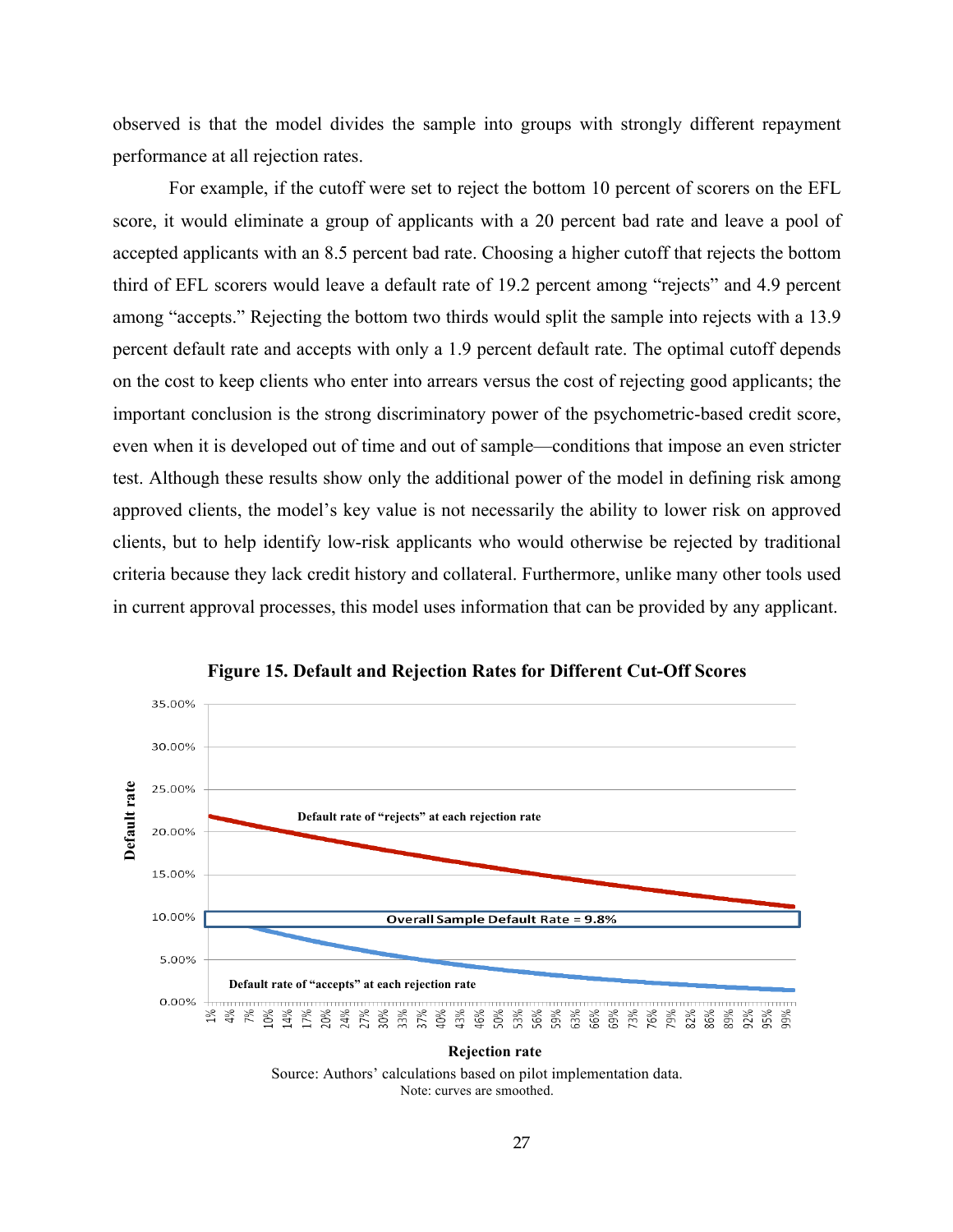#### **7. Conclusions and Further Directions**

The results of this pilot study show that, unsurprisingly, citizens of different countries clearly have personality patterns and psychological characteristics that differ, based on divergent cultures, languages, and values. Yet despite this diversity, dimensions that are related to entrepreneurial performance and credit risk are common across countries. A psychometricsbased scorecard built on data from countries as different as South Africa and Nigeria still can provide significant discriminatory power within Argentina. Moreover, because these tests were applied on existing clients, the scorecard has discriminating power over and above traditional screening tools that use some of the subjective assessments and financial ratios described above.

Therefore, psychometric-based scorecards would allow BCBA to lower its default rate on existing SME clients and allow a more complete risk analysis. Even more exciting, both from a development perspective and from a private business opportunity viewpoint, is the potential for such scorecards to help open up new segments of SMEs that are currently more difficult to judge with existing criteria. Along with other policies to increase the amount of information available to verify performance and assess default risk for SMEs in Argentina, psychometric-based screening tools could increase financing for the 40 percent of Argentine SMEs for which the major constraint to business growth is access to finance. This finding represents both a potential boost to Argentina's economic output, as well as a ripe profit opportunity for banks such as BCBA.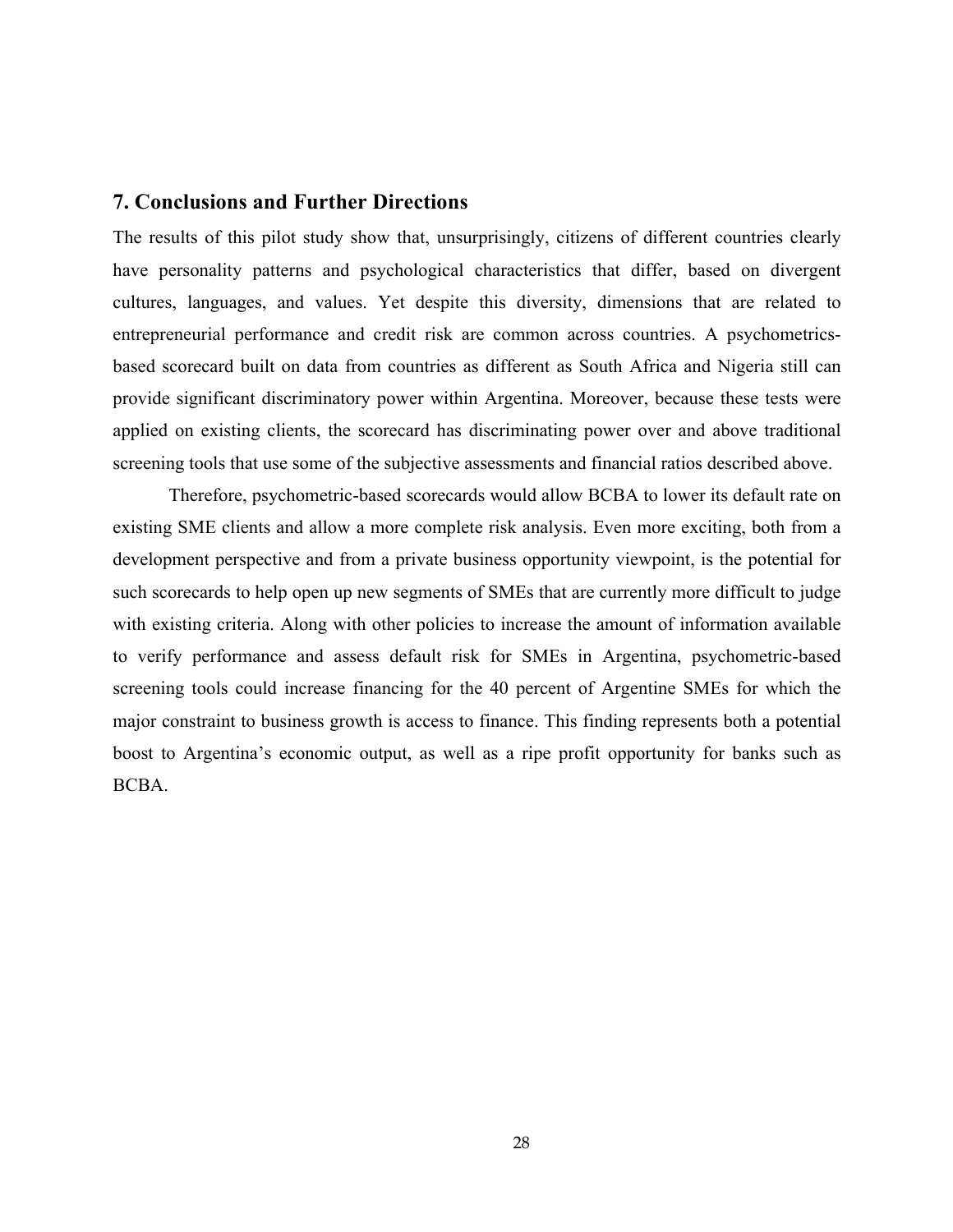#### **8. References**

- BCRA (Banco Central de la República Argentina). 2010a. Financial Stability Report: Second Half 2010. Argentina: Economic Research Deputy General Management, Central Bank of Argentina.
- ———. 2010b. Prudential Regulations. Argentina: Central Bank of Argentina.
- Baron, R. 2006. "Opportunity Recognition as Pattern Recognition: How Entrepreneurs 'Connect the Dots' to Identify New Business Opportunities." *Academy of Management Perspectives* 20: 104–19.
- Barrick, M., and M. Mount. 1991. "The Big Five Personality Dimensions and Job Performance: A Meta–Analysis." *Personnel Psychology* 44: 1–26.
- Baum, R., M. Frese, and R. Baron. 2006. *The Psychology of Entrepreneurship*. London, UK: Psychology Press.
- Bernardin, H., and D. Cooke. 1993. "Validity of an Honesty Test in Predicting Theft among Convenience Store Employees." *The Academy of Management Journal* 36(5): 1097– 1108.
- Bleger, L. 2011. "Financial Regulations in Argentina, Brazil, Chile, Colombia, Mexico and Peru." Mimeographed document.
- Castro, L. 2010. "Instituciones y negocios: desafíos institucionales para la Competitividad Argentina. Mejora del clima de negocios." Washington, DC: Inter-American Development Bank.
- Centro de Estudios Monetarios Latinoamericanos, Banco Mundial, and First Initiative. 2008. *Sistemas de reporte de préstamos bancarios y créditos en Argentina.* Iniciativa de Sistemas de Reporte de Préstamos Bancarios y Créditos del Hemisferio Occidental. México: Centro de Estudios Monetarios Latinoamericanos (1st ed. in Spanish, 2011).
- Chell, E. 2008. *The Entrepreneurial Personality: a Social Construction*. London, UK: Routledge.
- Ciavarella, M., et al. 2004. "The Big Five and Venture Survival: Is There a Linkage?" *Journal of Business Venturing* 19: 465–83.
- Costa, P. and R. McCrae. 1994. The stability of personality: observations and evaluations. American Psychological Society, 3(6), 173–75.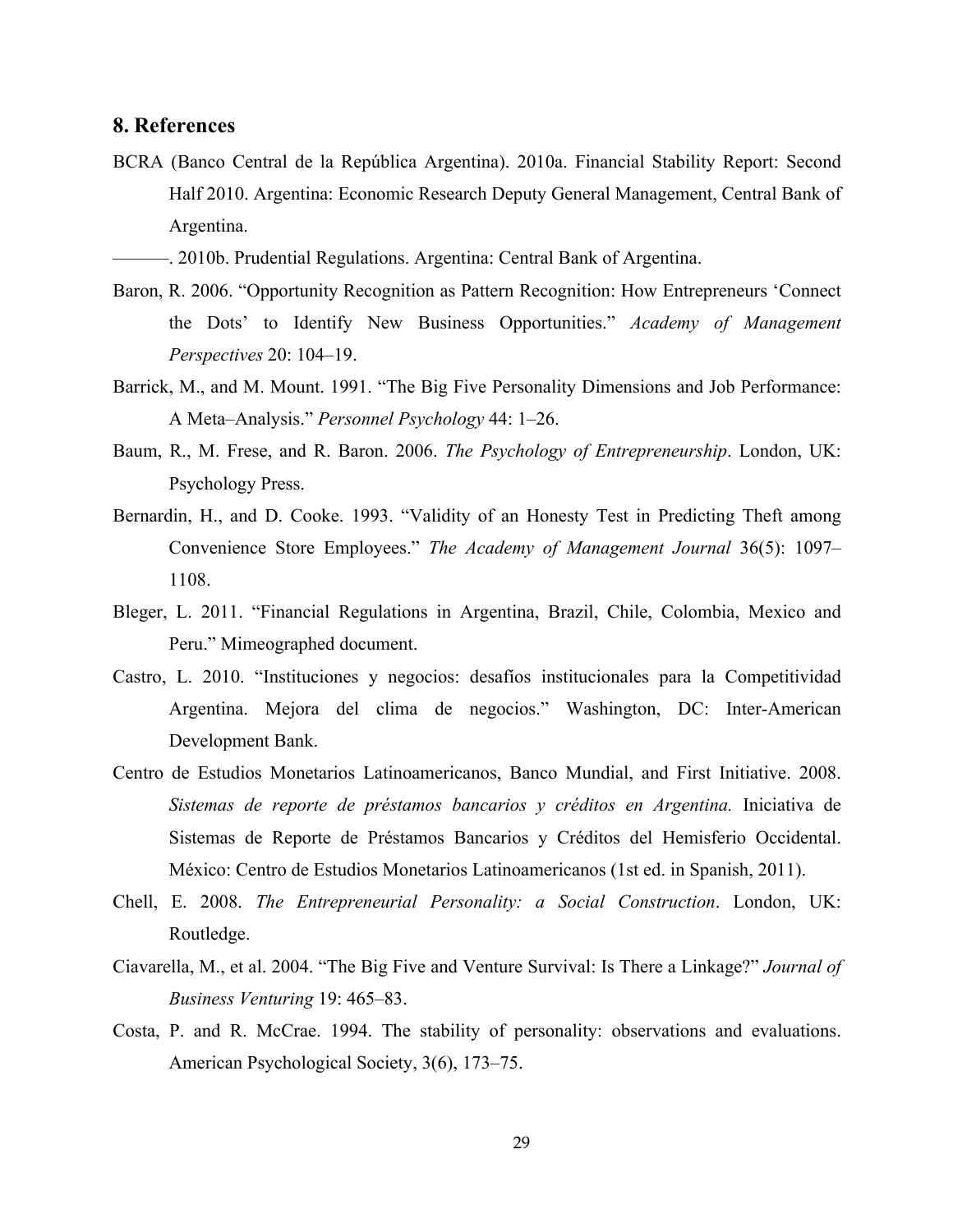- EIU (Economist Intelligence Unit) 2010. *Country Finance Report: Argentina*. 2010. *Country Finance Report: Argentina*. The Economist Intelligence Unit Limited.
- Girault, M. 2007. "Modelos de credit scoring: ¿Qué, cómo, cuándo, y para qué?" Buenos Aires, Argentina: Gerencia de Investigación y Planificación Normativa, Subgerencia General de Normas, BCRA.
- Hogan, J., P. Barrett, and R. Hogan. 2007. "Personality Measurement, Faking, and Employment Selection." *Journal of Applied Psychology* 92(5): 1270–1285.
- Hunter, J. 1986. "Cognitive Ability, Cognitive Aptitudes, Job Knowledge, and Job Performance." *Journal of Vocational Behavior* 29(3), 340–362.
- Lazear, E. 2005. "Entrepreneurship." *Journal of Labor Economics* 23(4), 649–680.
- McClelland, D. 1961. *The Achieving Society*. Princeton, NJ: Van Nostrand.
- Musacchio, A. 2011. "Banco Ciudad (B): Transformation at Work." *Harvard Business School Supplement* 712-030.
- Neisser, U., Boodoo, G.,. Bouchard, T., Boykin, A., Brody, N., Ceci, S., Halpern, D., Loehlin, J., Perloff, R., Sternberg. R., Urbina, S. 1996. "Intelligence: Knowns and Unknowns." *American Psychologist* 51(2): 77–101.
- OPyME (Fundación Observatorio PyME). 2009. "Inversión y Financiamiento, datos comparativos." Informes especiales. Buenos Aires, Argentina: OPYME.
- Patterson, A., et al. 2012. A 30-country multilevel analysis of managerial skillsets important for success. Paper to be presented at the 27th annual meeting of the Society for Industrial and Organizational Psychology, San Diego, California.
- Ree, M., J. Earles, and M. Teachout. 1994. "Predicting Job Performance: Not Much More than g." *Journal of Applied Psychology* 79(4): 518–24.
- Schmidt, F. and J. Hunter. 1998. "The Validity and Utility of Selection Methods in Personnel Psychology: Practical and Theoretical Implications of 85 Years of Research Findings." *Psychological Bulletin* 124(2): 262–74.
- Seibert, S. and H. Zhao. 2006. "The Big Five Personality Dimensions and Entrepreneurial Status: A Meta–Analytical Review." *Journal of Applied Psychology* 91(2): 259–71.
- Snow, R. and E. Yalow. 1982. *Handbook of Human Intelligence*. London, UK: Cambridge University Press.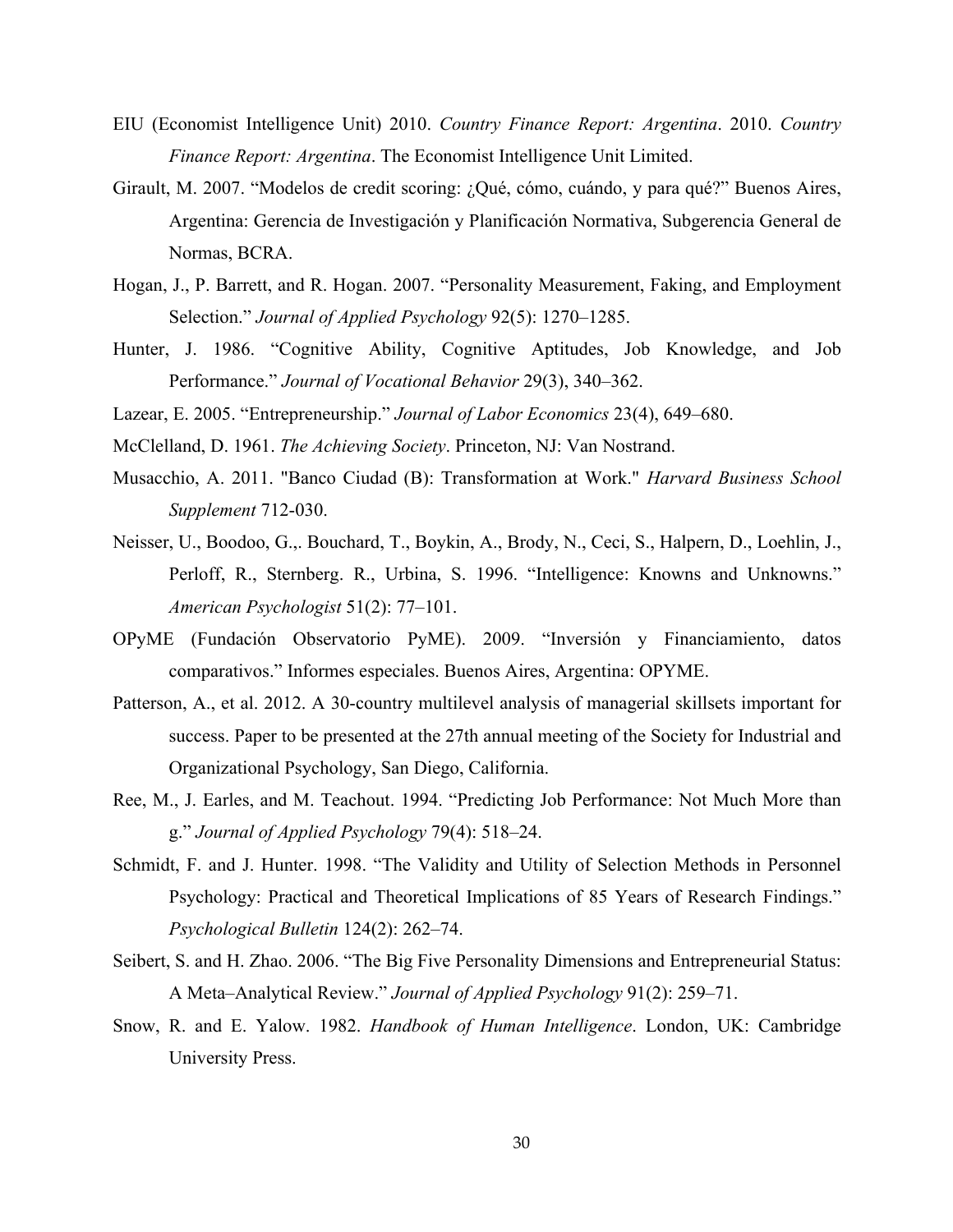#### **Annex 1. Recruitment Message.**

#### **Figure A.1. Message Utilized by BCBA's Credit Officials6**

**Evaluación de impacto de técnicas psicométricas**

## **Implementación**

1

#### Buenos días/Buenas tardes.

Me comunico con Ud. para informarle que el Banco Ciudad está colaborando con una investigación de una nueva herramienta que permitirá mejorar los productos crediticios **ofrecidos a las PyMEs**. Se trata de un novedoso instrumento desarrollado por la Universidad'de'**Harvard** que'ayudará'al'Banco'a'evaluar'más'adecuadamente'las' **necesidades-de-nuestros-clientes**.'

**Mensaje-**

 $C$  PPFC  $P$ 

políticas públicas<br>public policies

16

Para ello, recurrimos a la colaboración voluntaria de la clientela, y nos gustaría que usted participe. Solo deberá responder una **encuesta autoadministrada** que se ejecuta a través de una computadora portátil. No llevará mucho tiempo, y podremos efectuarla en el banco o en su propia empresa.

Por otro lado, garantizamos que los resultados de la encuesta no influirán de manera alguna en su relación con el banco . En agradecimiento por el tiempo prestado, participará del **sorteo de 3 laptops** que se hará entre los participantes de este estudio.

El test será llevado a cabo por **CIPPEC**, un prestigioso centro independiente de estudios sobre políticas públicas. De ser de su interés participar, CIPPEC se comunicará con Ud. a la brevedad para coordinar fecha, hora y lugar que a usted le convenga para realizar el test.

Muchas gracias por su tiempo y predisposición.

<sup>&</sup>lt;sup>6</sup> Translation: Good morning/Good evening, I am calling you to inform you that the BCBA is collaborating in a project aimed at evaluating a new tool that will contribute to improve our financial products for SMEs. It is an innovative tool developed by Harvard University that will help the BCBA to evaluate more adequately the needs of our SME clients. Therefore, we would like to kindly ask for your cooperation. You just need to complete a brief auto-administered survey that will be provided in a laptop. It will not take much of your time and can be completed either in your office or in one of our branches. We guarantee that your answers will not affect your current credit standing with the Bank. In appreciation for your participation, you will enter into a lottery for three laptops. The test is being carried out by CIPPEC, a prestigious independent public policy think tank. If you are interested in participating, CIPPEC will contact you to schedule an appointment.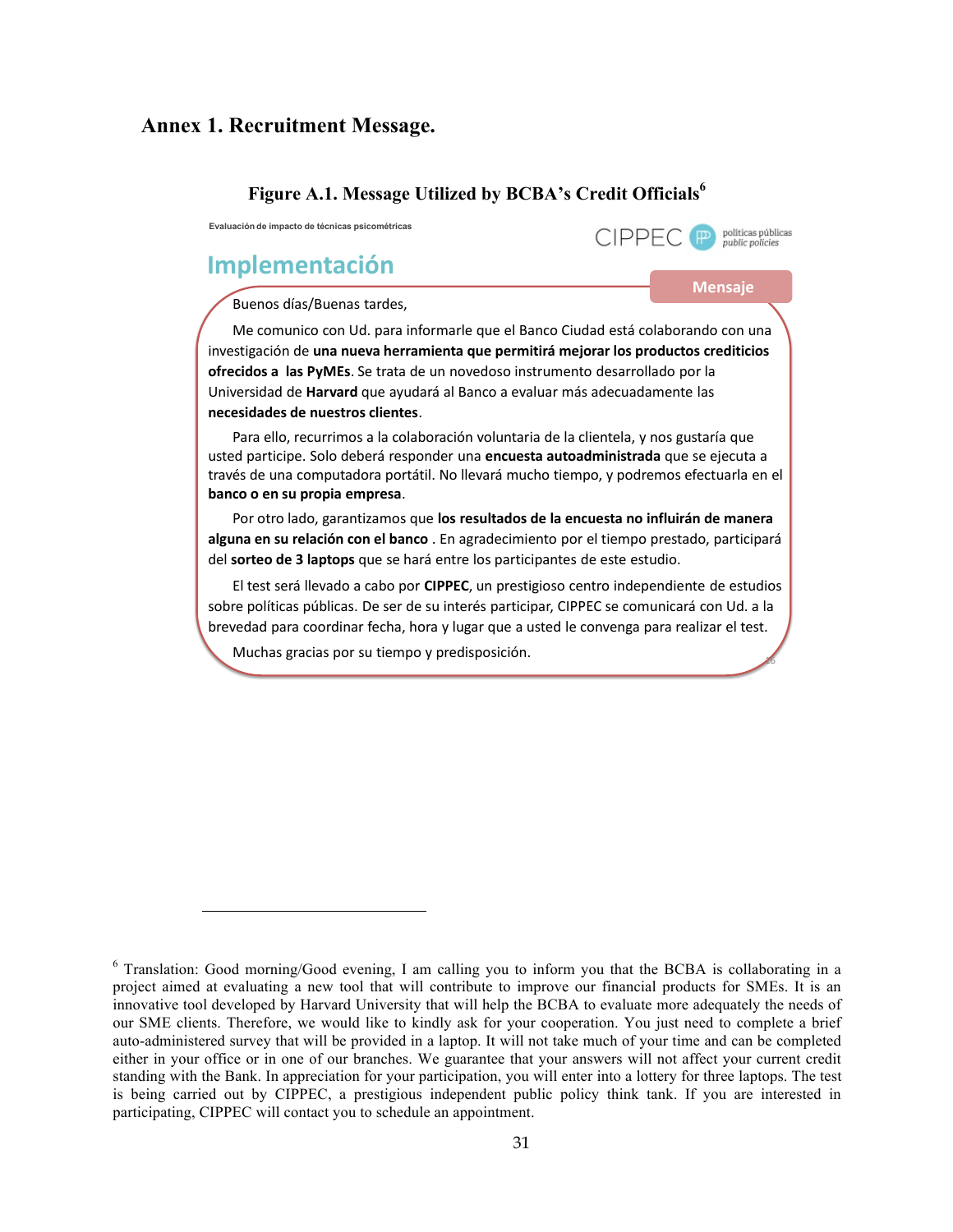#### **Annex 2. Graphing and Interpreting an AUC and a Gini Coefficient**

A common set of metrics is used to assess credit scores. It is important to remember that any credit score does not trigger a decision to accept or reject an applicant; assessment is a continuous relative measure of risk, and lenders can make an accept/reject decision based on any score cutoff point they select. Metrics to assess the predictive power of credit scores therefore evaluate the score's ability to sort applicants by credit risk rather than by imposing any single cutoff. If a score is closely related to default, then participants with a low score should be much more likely to default than those with a high score. Credit scores with little value for directing lending do not separate high-risk applicants from low-risk applicants, and both categories tend to be evenly distributed across the score's spectrum.

This ability of a model to sort applicants based on level of default risk is typically illustrated by a receiver-operating characteristic curve, or ROC curve (see Figure A.2). This curve plots on the x-axis the percentage of "goods" (non-defaulters) below any particular score level, while the y-axis shows the percentage of "bads" (defaulters) below that score. Any credit scoring model represents a curve on this graph, with each point on the curve showing the impact of a potential cutoff score.



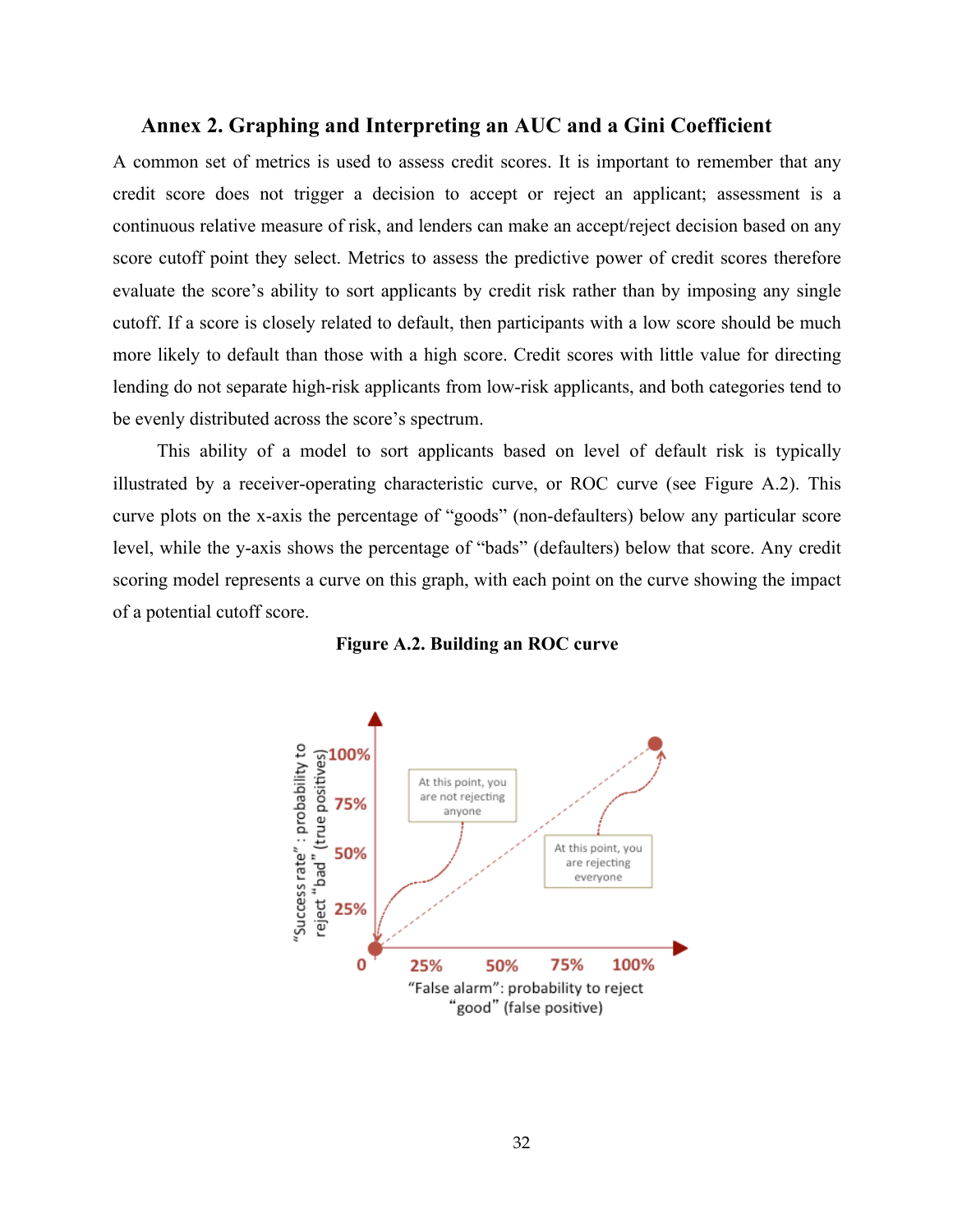As illustrated in Figure A.3, a perfectly predictive credit model would assign the lowest score to all defaulting clients, and therefore when rejecting applicants with the lowest score, only the defaulters would be rejected, producing a move up the y-axis while the x-axis remains at 0 percent. Only after raising the rejection score cutoff to the point that 100 percent of the "bads" were rejected (top left corner), would raising the rejection score cutoff start rejecting the "goods," moving from the top left corner horizontally along the y-axis until it reaches the maximum score so that all applicants would be rejected (top right). So the ROC curve for a perfectly predictive credit score would appear at the top left side of the figure.





Conversely, the ROC curve for a credit score containing no predictive power would fail to distinguish "bads" from "goods" at any level, but would be like flipping a coin. This means good and bad credit risks would be evenly distributed across all scores. So in Figure A.4, beginning from the lowest score and increasing the rejection score cutoff would lead to a rejection of both "goods" and "bads" in equal proportion. In other words, the ROC curve would be a straight diagonal line.